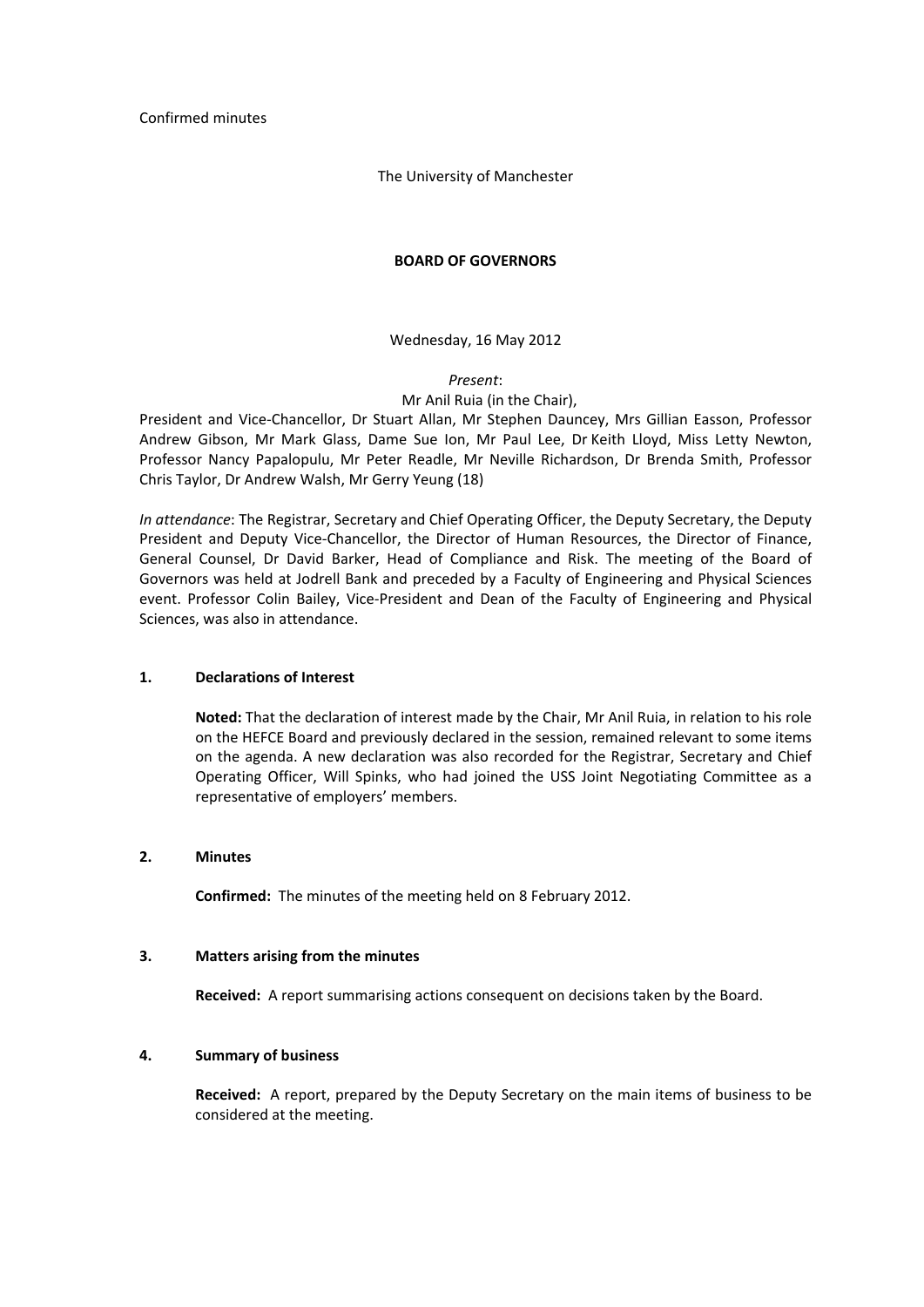## **5. Chairman's report**

# **(1) University Events**

**Noted:** That the Chair reported on recent events held involving the University, including the celebration of the Manchester team's University Challenge title which pitted the winning team against a team of challengers from the University Community, and the event held for industry leaders, government officials and academics from The University of Manchester in London, to celebrate the award of the Queen's Anniversary Prize for the Dalton Nuclear Institute, awarded in November 2011.

## **(2) Nominations Committee**

## **Received: The annual report of the Nominations Committee.**

## **Noted:**

 $(i)$  (a) The membership of the Committee is:

The Pro‐Chancellor (Sir John Kerr) (*in the Chair*)

The following three members of the Board of Governors, appointed by the Board, from the categories of membership indicated:

Lay: Mrs Gillian Easson Senate: Dr Stuart Allan Staff: Mr Mark Glass

The following five lay members of the General Assembly, appointed by the Board on the nomination of the General Assembly:

Dr Ronald Catlow Mrs Janet Pickering Mrs Elizabeth France, CBE, FRSA Mr James Hancock Ms Kathleen Tattersall

- (b) The Committee's principal matters of business are:
- to recommend to the Board of Governors appointments and re‐ appointments to Category 2 of the Board (lay members);
- to recommend to the Board of Governors re-appointments to Category 3 of the General Assembly (lay or former members of the Board who are not otherwise members of the General Assembly);
- to recommend to the Board of Governors appointments to Category 9 of the General Assembly (lay members appointed by the Board);
- to recommend to the General Assembly co-optations to Category 10 of the General Assembly (members co-opted by the General Assembly);
- to recommend to the General Assembly the appointment to be made to the office of Pro‐Chancellor;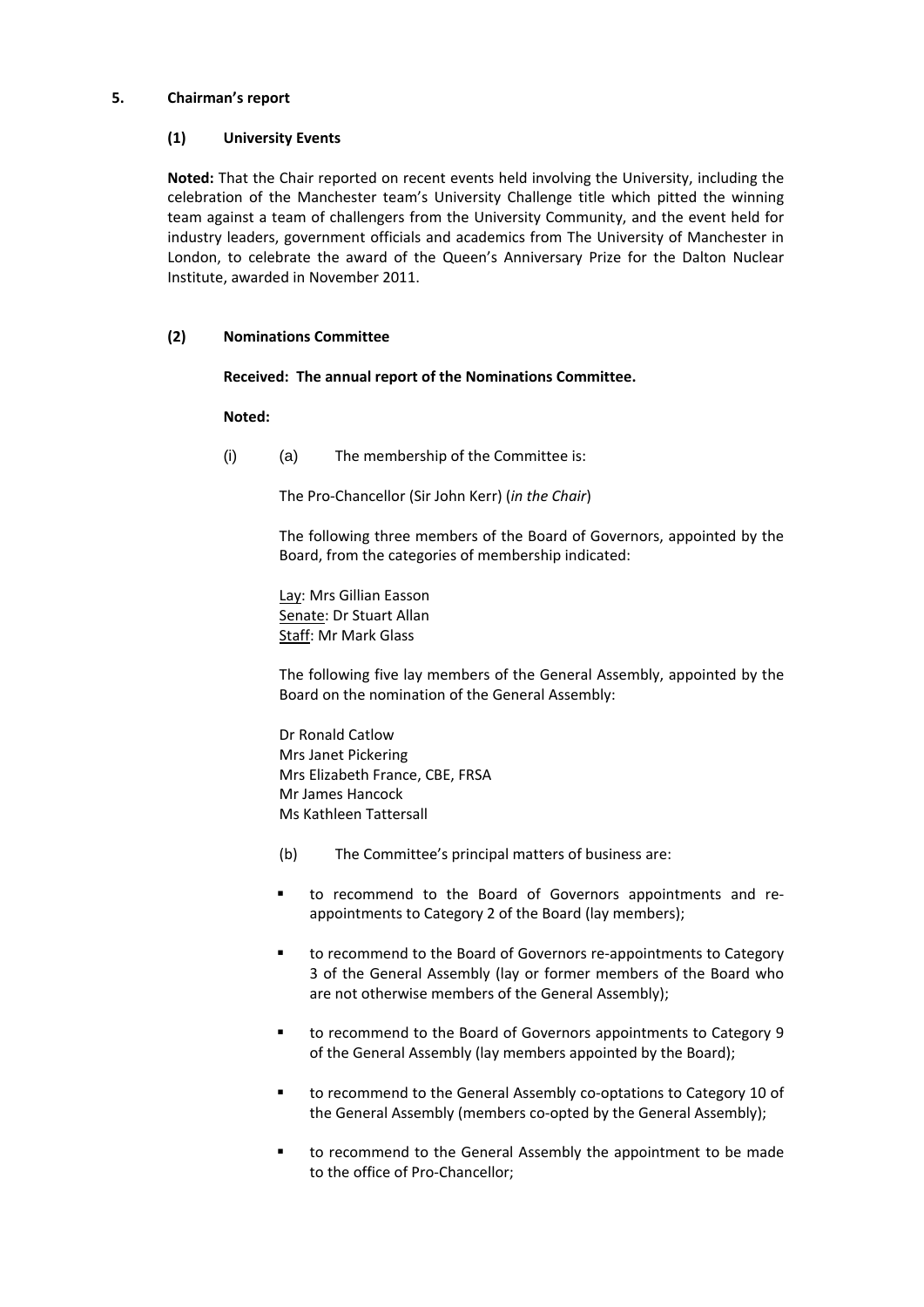- At regular intervals, to recommend to the Board on the representation afforded by the sponsoring organisations within Categories 5 through 8 of the General Assembly. The exercise was last conducted in 2008 and was repeated in 2012.
- (ii) To assist it in these tasks, the Committee received:
	- statements of appointments terminating on 31 August 2012 in Category 2 and Category 3 of the Board of Governors and in Categories 9 and 10 of the General Assembly;
	- details of the full lay membership of the Board of Governors and the remaining membership of Categories 9 and 10 of the General Assembly, including data with respect to a broad balance within those memberships in terms of gender, ethnicity, and above all experience and expertise specifically as regards their benefit to the University;
	- details of the applications and testimonies from and concerning applicants within the "pool" of suitably experienced individuals established by the Committee.

## **Resolved:**

 (i) Following detailed discussions, the Committee agreed to make the following recommendations for appointment/re-appointment:

For appointments/re‐appointments to the Board of Governors in Category 2

 (a) That the following current member of the Board of Governors be re-appointed, for a further period of three years from 1 September 2012:

Mrs Brenda Smith

Biographical information is provided in Appendix 1(a)

 (b) That the following be appointed on the Board's endorsement, for a period of three years from 1 September 2012, as a new member of the Board of Governors to fill the vacancy that will arise on the departure of Mrs Gillian Easson:

Mr Michael Crick

Biographical information is provided in Appendix 1(b)

### For appointments/re-appointments to the General Assembly in Category 9

 (a) That the following current members of the General Assembly be re‐ appointed, for a further period of three years from 1 September 2012:

> Mr Anthony McDermott Mr Roger Milburn Mr Philip Robson Mr Michael Taylor Mrs Janet Valentine Mr Peter Wainwright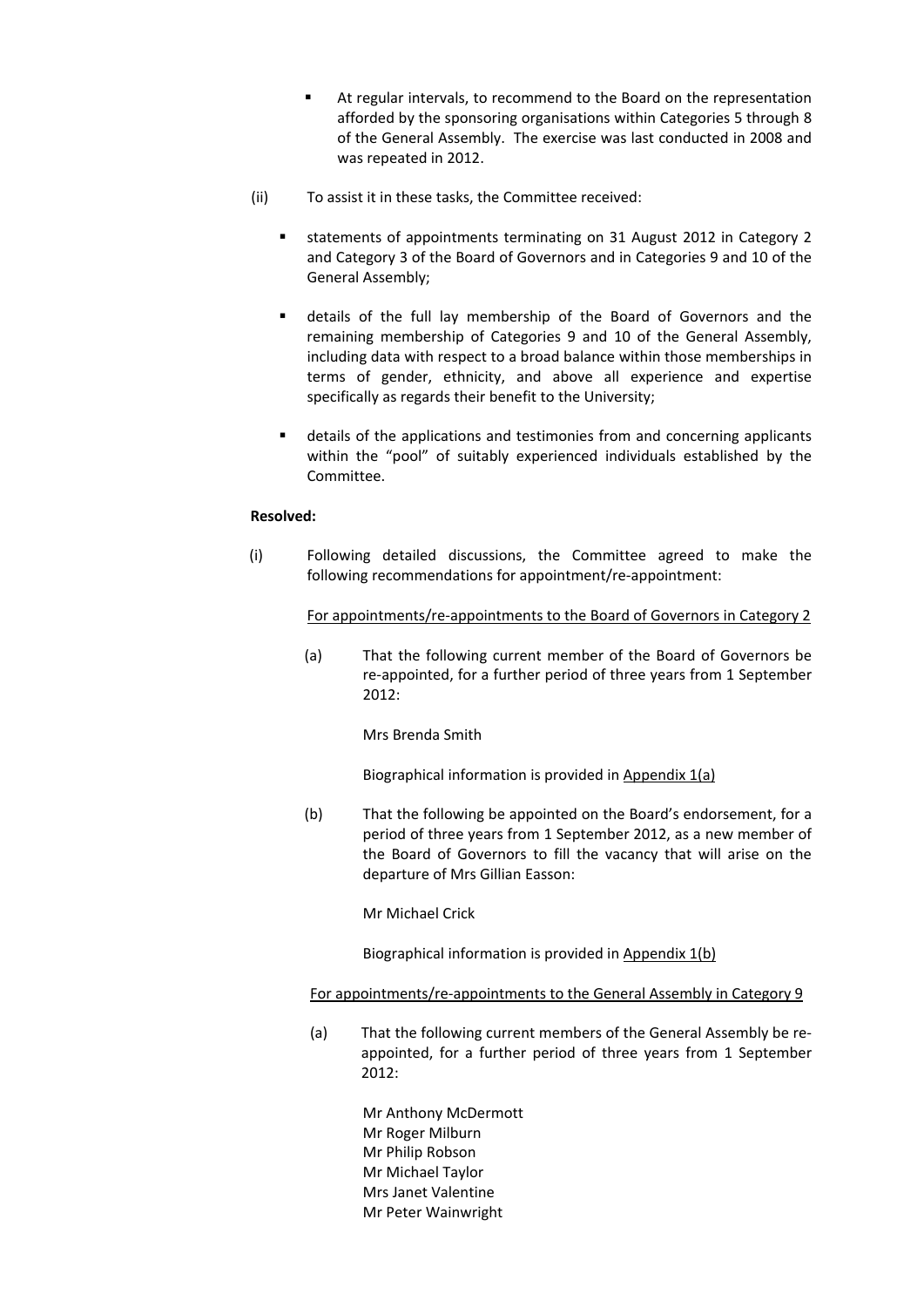#### Dr Janet Webster

Biographical information is provided in Appendix 2(a)

 (b) That the following be appointed to the vacancy arising from a departure, for a three year period from 1 September 2012:

### Mr John Schultz

## Biographical information is provided in Appendix 2(b)

 (ii) A further report from the Nominations Committee, including recommendations from the Committee the Review of the nominating bodies within Categories 5, 6, 7 and 8, of General Assembly membership and in respect of Category 10 of the General Assembly membership, will be submitted to the meeting of the General Assembly on 20 June 2012, and subsequently revised for presentation to the Board of Governors on 11 July 2012. The report to the Board would also make a recommendation for membership of the Board of Governors in Category 2 (Alumni Association).

### **(3) The appointment of a Deputy Chair**

**Received:** A report on the appointment of a Deputy Chair.

### **Noted:**

- (i) That when the Board met on 8 February 2012, the Chair invited lay members of the Board to express interest in the role of Deputy Chair. The role will become available on 1 September 2012, when the current Deputy Chair, Mrs Gillian Easson, would take up the role of Pro‐Chancellor and Chair of the Nominations Committee.
- (ii) That the Deputy Chair, as an Officer of the Board, is appointed by the Board from among the members of the Board who hold membership in Category 2. The Deputy Chair will hold office on such terms and conditions as the Board shall determine. They may be re‐appointed by the Board, but should not serve continuously for a total of more than six years unless, exceptionally, in the interests of the University, the Board approves a further appointment for an additional period of no more than three years.
- (iii) That the Deputy Chair shall, in the absence of the Chair, preside over meetings of the Board, and shall undertake such other duties as may from time to time be assigned to them by the Board.
- (iv) That at the Board meeting on the 8 February, the Chair requested that expressions of interest should be declared by 30 April 2012 and, subsequently, one expression of interest was formally declared to the Chair, by Mr Robert Hough.

**Resolved:** That Mr Robert Hough should be appointed to the role of Deputy Chair for an initial three‐year term, with effect from 1 September 2012.

## **(4) The Fletcher review on the effectiveness of the governing body**

**Received:** A follow‐up report on the implementation of the Fletcher review on the effectiveness of the governing body.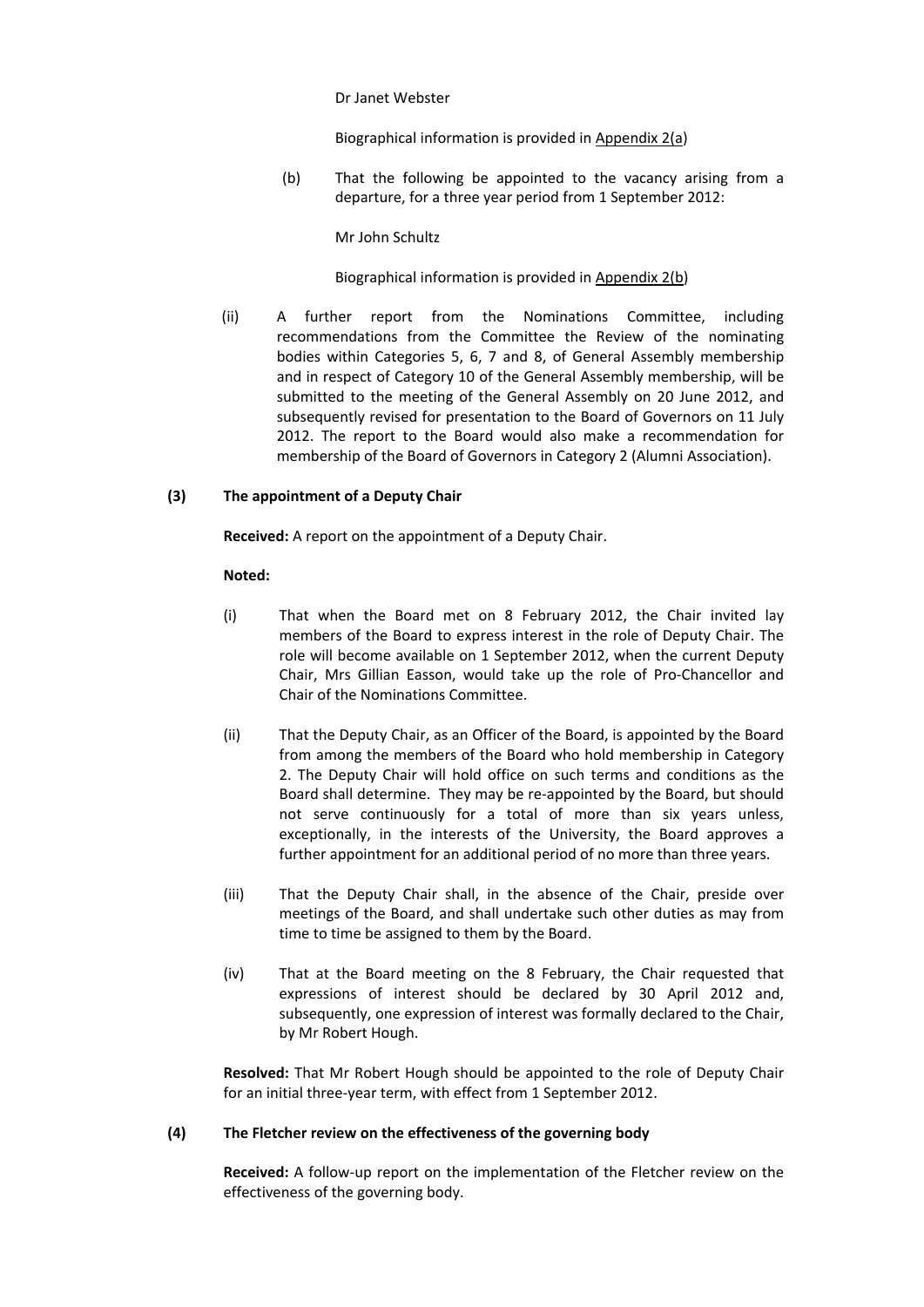## **Reported:**

- (i) Dr David Fletcher, an independent HE Consultant was engaged by the University to undertake a review of the effectiveness of the Governing Body. He has considered all relevant documentation and completed a series of individual and group interviews with Board members.
- (ii) Dr Fletcher's Report was considered by the Board at the meeting on 8 February 2012, and in a special session within the Planning and Accountability Conference in March 2012.
- (iii) That a revised report on the implementation of the Review was considered. The Board was asked to note the main conclusions reached at the Conference, and to approve the proposals for implementation outlined.

During the Conference session the following themes emerged:

- The Board re-emphasised its desire to increase opportunities for strategic engagement, and to further contribute to strategic issues as they develop within the University.
- The Board requested further opportunities to engage with members of the Senior Leadership Team, and in particular, the Vice‐Presidents and Deans.
- Risk and its oversight by the Board was noted as an important issue, and one that was worthy of regular monitoring. Although matters of risk are routinely brought to the Board's attention through the President and Vice-Chancellor's report, the presentation of risk registers to the Audit Committee, and their regular transmission to the wider Board of Governors, would enable the Board to monitor this more effectively as circumstances changed.
- Finally, the Board agreed that opportunities should be sought to raise the profile of the Board's work among the wider University.
- (iv) That since receipt of the report the University has sought to bring in the assistance of Board members to assist with the revision of the People and Organisational Development Strategy, and with respect to Estates Planning. Professor Martin Humphries delivered the most recent Strategic Briefing in April, and Professor Colin Bailey will be attending the Board meeting in May. The Audit Committee, at its meeting on 1 May 2012, considered the draft risk map, currently in development, and the current risk register and accompanying map, and has forwarded them to the Board for the May meeting. References to the work of the Board have appeared in the President's Weekly Update, and other communication opportunities will be explored in advance of the next session.
- (v) That in follow‐up, the Chair of the Board of Governors would be undertaking a series of one‐to‐one interviews with members of the Board, in order to discuss the recent review and their own input and contributions to board effectiveness. Separately, the Deputy Chair would be in contact with members to collect feedback on the performance of the Chair.

# **(5) Chair of UMI3**

**Reported:** Dr. Krishnamurthy Rajagopal (Raj) was offered a 3 year term of appointment as Chair of the UMI3 Board. At that time Dr Rajagopal asked for a two year appointment and an option for the third year, as he wanted to see how things went before making a longer commitment than 2 years. Dr Rajagopal had indicated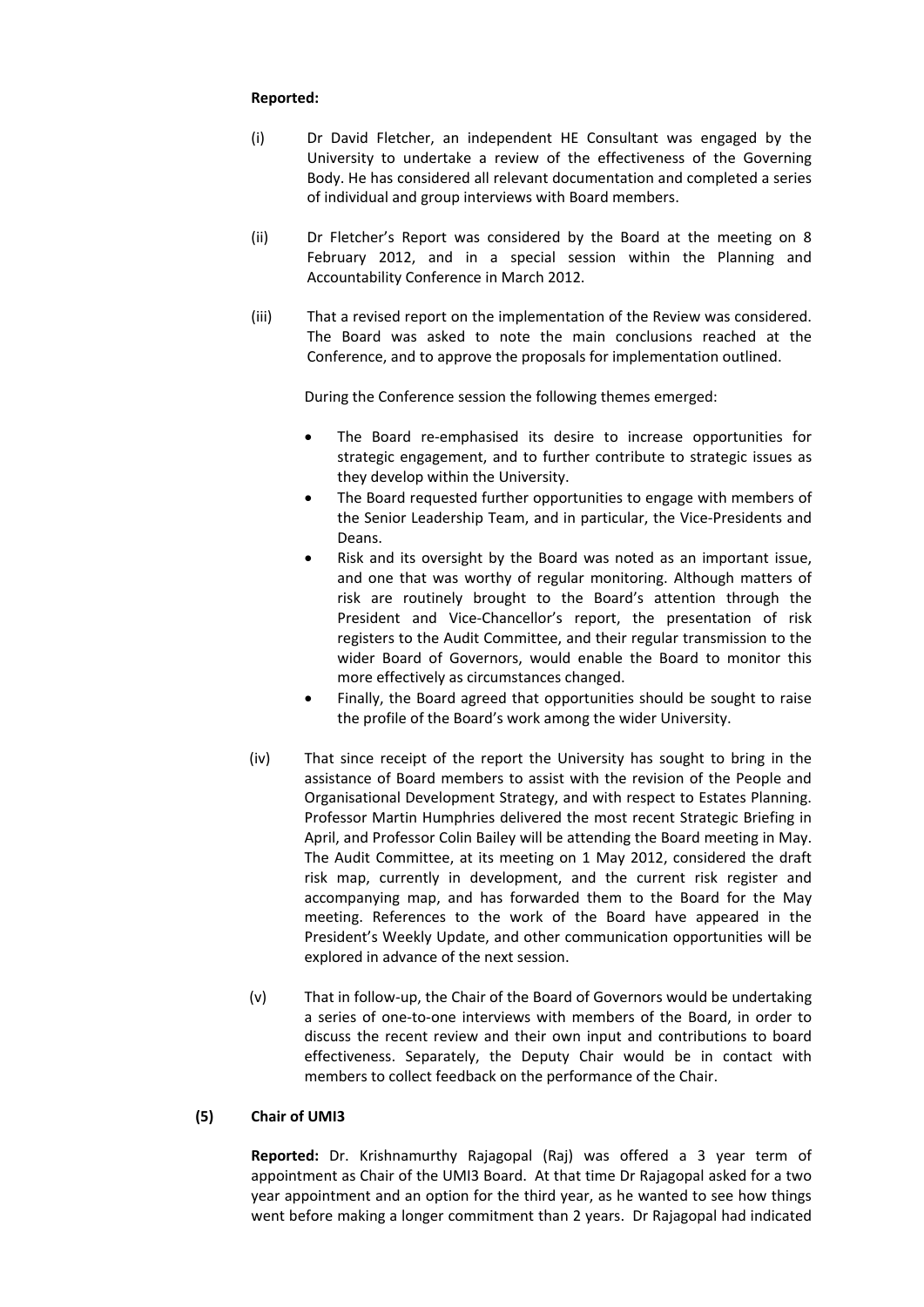that he would like to continue for a further year, to 1 May 2013. This proposal had received widespread support within the University, and the Chair therefore reported the action he had taken, on behalf of the Board, to approve the extension of his term.

# **6. Secretary's report**

# **(1) CUC Code of Practice**

**Noted:** That the Board previously adopted the CUC Code of Practice on 28 April 2005. Further to the Fletcher Review of governing body effectiveness, the latest available revision was provided for adoption.

**Resolved:** The Board of Governors adopted the version of the Code, dated March 2009. Copies of the Code will be circulated to Board members annually, when the booklet on membership and responsibilities is produced.

## **(2) Membership of the Manchester University Press**

### **Noted:**

- (i) That the University through Ordinance XIX and General Regulation XVI, constituted and empowered a Press Board to manage the Manchester University Press.
- (ii) That the formal line of reporting for the Press Board, as stipulated in General Regulation XVI.3, is to the Board of Governors, through the Finance Committee, at least once each year. This will be via the Subsidiary Undertakings Sub‐Committee (a sub‐committee of Finance Committee). The terms of reference of the Subsidiary Undertakings Sub‐Committee were previously amended to reflect this responsibility.

**Resolved:** That the Board of Governors approved Mr Edward Mitford's membership of the Press Board, from 1 September 2012 to 31 August 2015, *vice* Mr John Skelton and a further term of membership for Dr Jan Hennessey, from 1 September 2012 to 31 August 2015.

# **(3) Policy on Research Data Management**

- (i) That the Board was asked to approve a Research Data Management Policy for the University, augmenting the general provisions set out in the University of Manchester Code of Good Research Conduct. The policy had been developed in consultation with faculties and Schools and was agreed by Planning and Resources Committee at its meeting on 3 April 2012, and Senate at its meeting of 2 May 2012.
- (ii) That there was growing recognition that a systematic approach to research data management and preservation is fundamental to good research practice. It was also clear that research data acquired using public funding should be treated as a public good, and made openly available to other researchers wherever appropriate. At the same time, the trend across many disciplines to work with increasingly large datasets had exacerbated the practical challenge involved in managing data effectively. Although the primary responsibility for good research data management rests with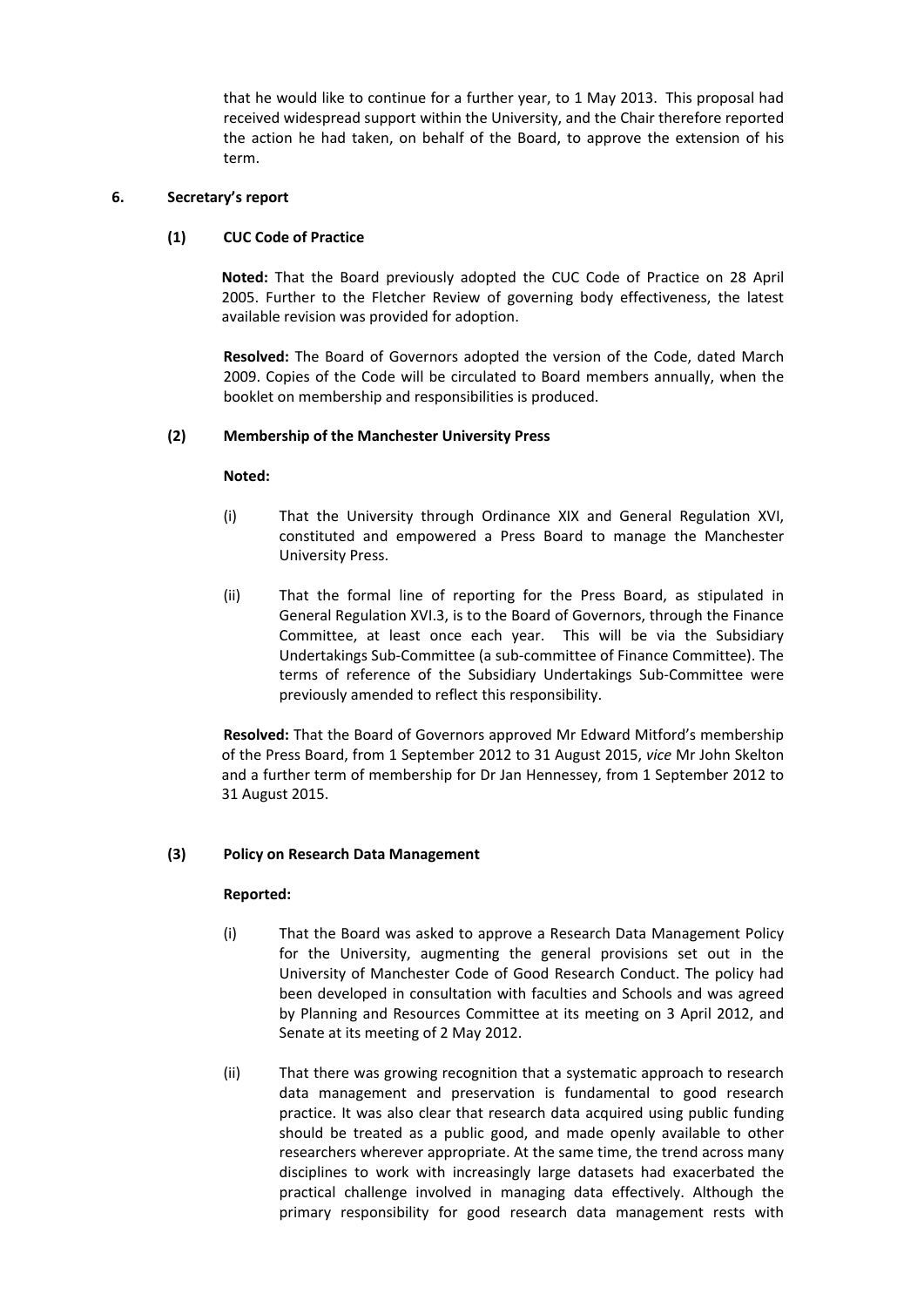individual researchers, it was therefore clear that universities have an institutional responsibility to ensure good practice – indeed research funders increasingly impose data management obligations on institutions as a condition of financial support. Against this background, RCUK has agreed a set of common principles for data policy and individual research funders have published formal guidelines.

(iii) That as part of its responses, the University had developed a Research Data Management Policy (Policy) for the University. The draft Policy had been developed with input from a broad range of stakeholders within the University. It aimed to establish broad principles, and will be augmented, in due course, with detailed procedures and guidance.

 **Noted:** That there was a brief discussion about the use of the term "relevant data" within the Policy, and some concern that this had the potential to mislead. Professor Chris Taylor, who as Associate Vice‐President (Research) had brought forward the policy, agreed that further guidance would be developed to accompany the policy on launch and that the guidance would address this particular point.

# **7. President and Vice‐Chancellor's report**

## **(1) The Report of the President and Vice‐Chancellor to the Board of Governors**

- (i) That at the Board Planning and Accountability Conference it was concluded that the University's progress over the last year could be considered as 'satisfactory' overall (albeit with some notable highs and lows). Given the challenges in 2011 with many changes within the UK higher education sector impacting, as well as the ongoing uncertainty which comes with the much wider and ongoing global economic difficulties, the President warned against accepting this situation, however tempting. 'Satisfactory' performance would not be sufficient for the University in order to meet its strategic objectives. Against this backdrop considerable attention has focused on the development of the University's Strategic Plan in support of its Strategic Vision which was agreed by the Board on 23 November 2011. Following the extensive exercise inviting comments from across the University what I hope is the final draft of the Strategic Plan was brought forward and recommended to the Board for approval. This incorporates changes recommended during discussions at the Board conference and subsequent feedback received.
- (ii) That the President and Vice‐Chancellor reported that realising the University's 2020 ambitions will demand significant investment and hence some areas of disinvestment, and a major change in performance if we are to differentiate the University from many other excellent universities in the UK and overseas. As a sign of its ongoing commitment to maintaining strategic momentum at the end of 2011 the University launched a number of major initiatives to meet its ambitions for Manchester 2020; this has been made possible because the University had managed to make significant ongoing savings and to generate further income. With many ongoing uncertainties ahead, it was essential that the University continued to seek further efficiencies and additional income streams. However, it was also essential that investments were made ‐ particularly to support students and research. Reflecting this, the University had launched a number of major initiatives. The initiative to support existing staff, "Investing in Success ‐ Developing Staff Potential", recognised that the University's greatest asset was its staff. Its future success depends upon the ability to select and retain the right people and invest in their potential and development. The University had launched President's Doctoral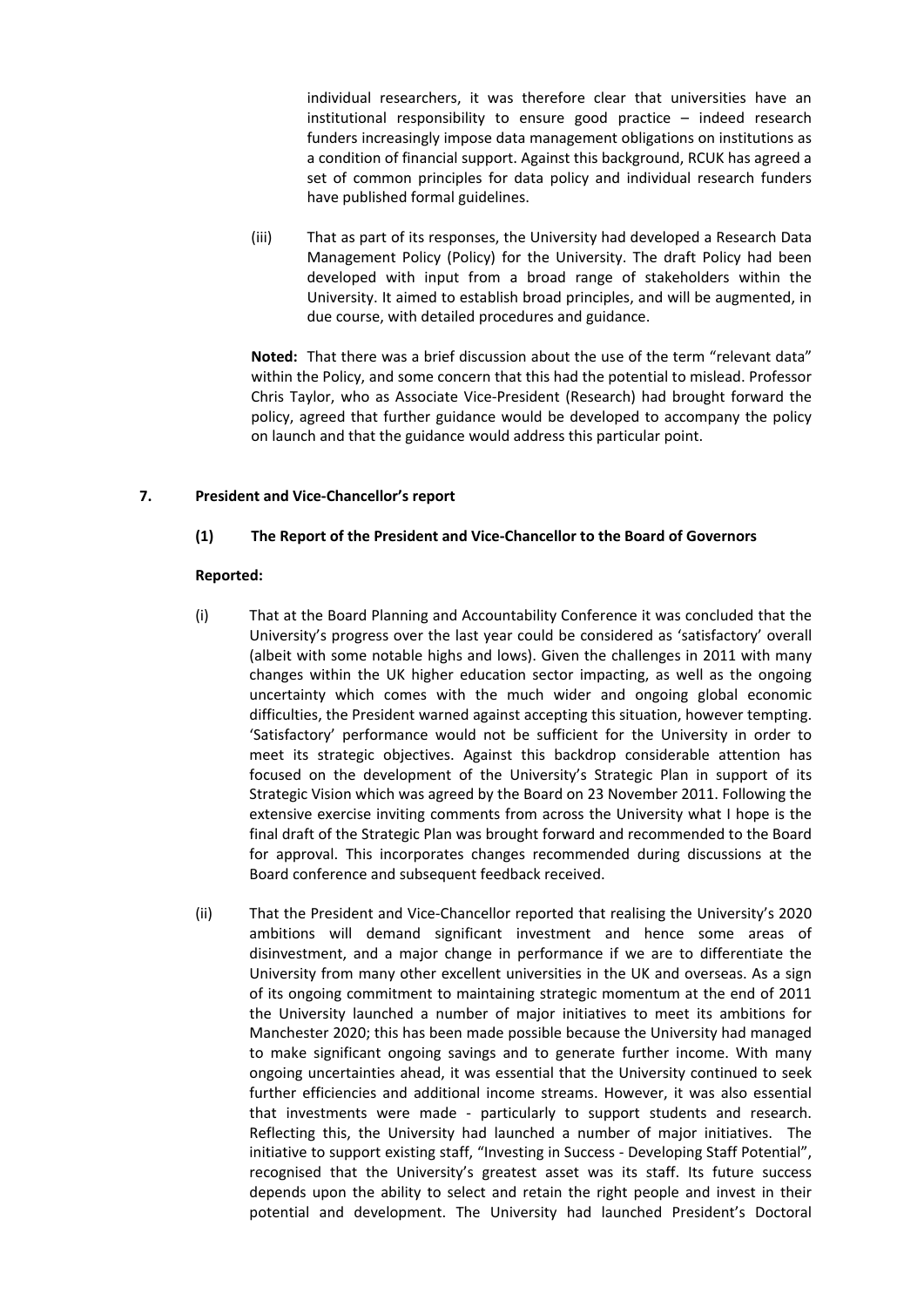Scholarship Awards, which would support 100 new PhD scholarships in any discipline, and further funds have been devoted to improving the student experience, in addition to the investments made in the recruitment of staff in areas where high student numbers impacting student individualised learning. These included capital investments in new lecture theatres and refurbishment of existing ones, computer clusters and the RockCafe, and further strategic investments aimed at enhancing the student experience. In addition, the advertisement for about 120 new academic positions across the University at lecturer, senior lecturer and professorial levels had resulted in a very large number of approaches being made to the University, many of a very high quality. Each of these initiatives focus primarily on people - students and staff. The University wised to attract the most talented undergraduate and post‐graduate students, irrespective of their background, and ensure that they have a high-quality experience in Manchester - the latter is particularly significant in the light of the recent NSS results. As the Manchester 2020 vision statement clearly articulates, the University was committed to recruiting staff of the highest international calibre and to supporting and nurturing its own future leaders in research and teaching, to attracting the very best PhD students from across the world and providing excellent support for its undergraduate students.

- (iii) Considerable attention continues to be focused on the recruitment for the 2012 intake as changes to the financing of home undergraduates are likely to have an impact on which and how many students decide to go to university and their subject choices. The President and Vice‐Chancellor was particularly concerned about the impact on the significant proportion of our students who are from less privileged backgrounds. To‐date, the total number of UG applications to the University has decreased by 11%, from 53,999 to 47,942. Home/EU UG applications have decreased by 15%, from 43,501 to 36,823, while International UG applications have increased by 6% from 10,498 to 11,119. The decline in UG home applications was disappointing, but notable that home/EU UG Year 0 and 1 intake target has reduced by 11% in the last two years, from c7,700 in 2009/10 to c6,900 in 2011/12 and the University's home/EU UG applications were at a similar level to the 2009/10 cycle. Within the context of a significantly reduced home UG intake target, and the fact that the University still has 5 applications for every place, it is still anticipated that it would achieve its targets. However, in such an unusual year the President and Vice-Chancellor, and senior colleagues, would continue to monitor admissions data extremely closely, with a particular focus on student acceptances, and keep the Board informed of any concerns. The recruitment position for the incoming intake was a complex one. The University had invested much effort into improving NSS results, and the student choice pattern that emerges in future years would inform portfolio review.
- (iv) That a future meeting of the Board would consider the Review of the School of Education which had recently been completed. The Report of the Review had identified some strong research work and excellent provision at PGCE level, but had identified weakness within the undergraduate programmes. Outside the formal Review, proposals would come forward to the July meeting, from the Planning and Resources Committee, concerning an element of the School of Education's activity, the Centre for Educational Leadership (CEL).
- (v) That within the Faculty of Engineering and Physical Sciences, Professor Colin Bailey commented on the scenario planning they were undertaking in relation to recruitment, and the complexity of quota arrangements. Restrictions on visas had also caused uncertainty and difficulties in respect of the recruitment of students from India and Pakistan. The new fee structure would introduce additional uncertainties. Also, within the Faculty work on improving NSS results continued to be a focus.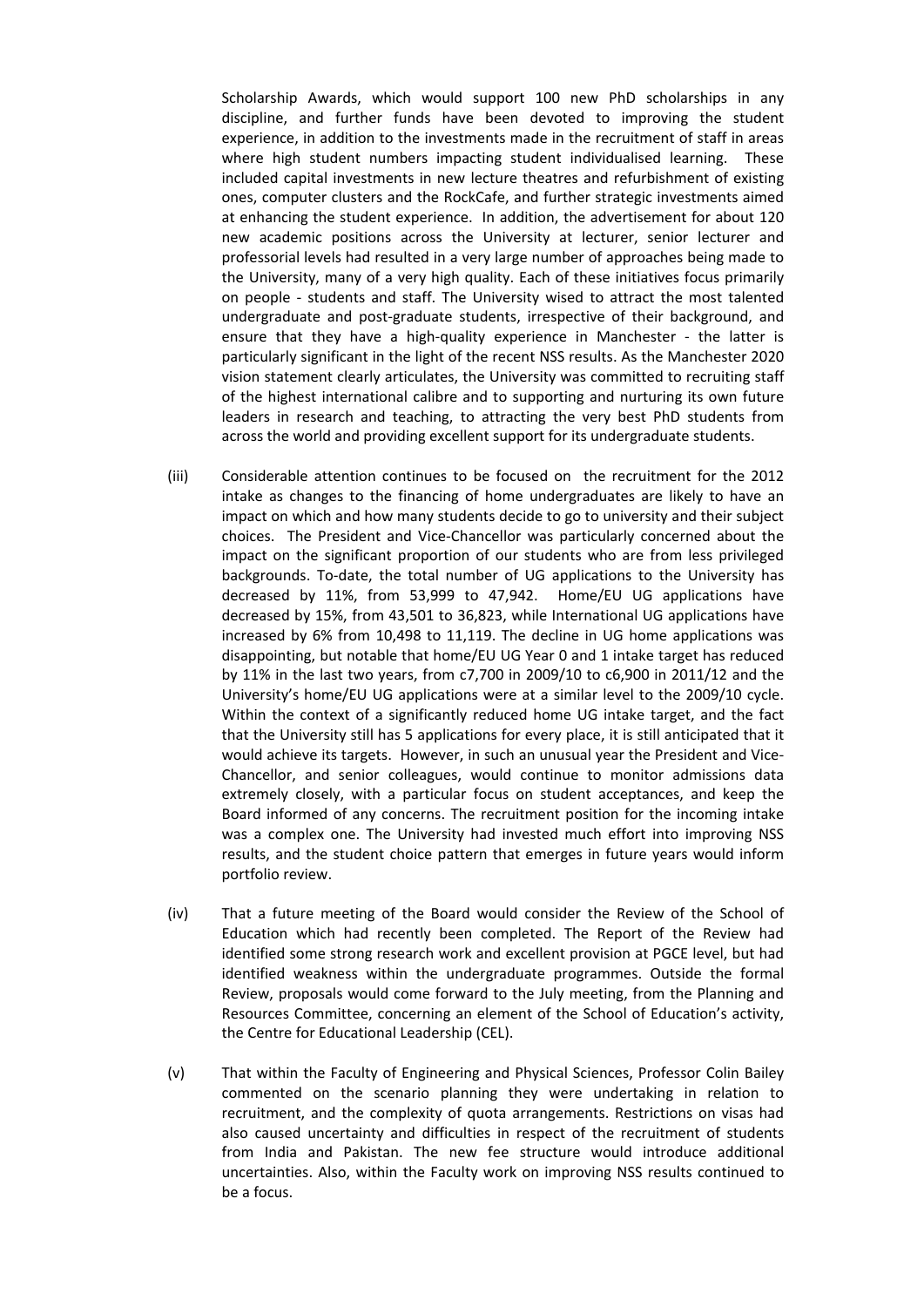(vi) That the Estates Masterplan would return to the Board for consideration in due course. When considered it would also prompt the Board to discuss the University's future cash requirements.

Resolved: That the Board of Governors approved the Strategic Plan.

# **(2) Compliance and Risk Update, including the presentation of Accident Statistics: Quarter 1 2012, and Health and Safety Minutes**

**Received:** A report from the Head of Compliance and Risk, Dr David Barker

**Reported:** That Dr Barker's report provided information on the accident statistics most recently recorded. In this report there had been a number of major injuries on campus, which was noteworthy and warranted further consideration. In considering this the Board reflected on the campaigns and other training the University might provide to encourage people, and particularly students, to take greater care. Each instance prompted a review of the circumstances in which it occurred and relevant procedures in each instance, recommending changes as appropriate, however the Health and Safety Committee and the Risk and Emergency Management Group would take this into consideration. Dr Barker also commented on the Health and Safety Policy, which was under review, and which would be brought forward for approval in due course.

## **(3) Report to the Board of Governors on exercise of delegations**

### **Reported:**

# **(i) Award of the title Professor Emeritus**

Acting on behalf of Senate and the Board of Governors, the President and Vice‐ Chancellor approved the conferment of the title of Professor Emeritus/a on the following:

Professor David Adams, School of Languages, Linguistics and Cultures, Faculty of Humanities

(with effect from 1 October 2012)

Professor Sir Robert Boyd, Faculty of Medical and Human Sciences

(with effect from 1 February 2012)

Professor Nick Higham, School of Arts, Histories and Cultures, Faculty of Humanities

(with effect from 30 June 2011)

Professor Grenville Turner, School of Earth, Atmospheric & Environmental Sciences, Faculty of Engineering and Physical Sciences

(with effect from 1 April 2012)

Professor John Vickerman, School of Chemical Engineering and Analytical Science, Faculty of Engineering and Physical Sciences

(with effect from 1 June 2012)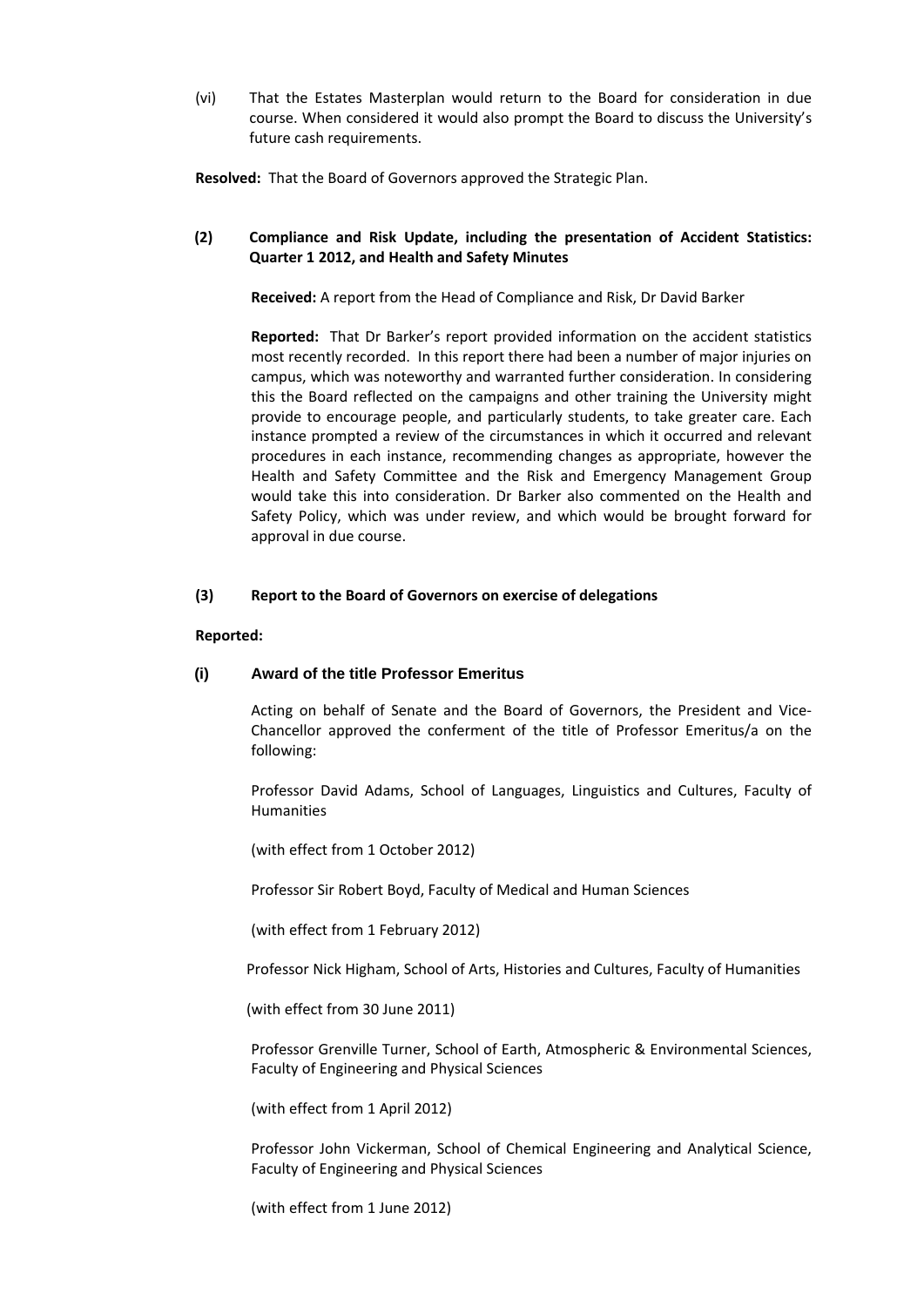# **(ii) Extensions of terms of office (Head of School)**

Acting on behalf of Senate and the Board of Governors, the President and Vice‐ Chancellor approved the extension of terms of office for the following Heads of School:

Professor Kersti Börjars as Head of the School of Languages, Linguistics and Cultures from 1 August 2012 to 31 August 2012.

Professor Christopher Whitehead as Head of the School of Chemistry from 1 August 2012 to 31 July 2014.

## **(iii) Appointment of Head of School**

Acting on behalf of Senate and the Board of Governors, the President and Vice‐ Chancellor has appointed the following as Head of School:

Professor Rachel Calam as Head of the School of Psychological Sciences from 1 March 2012 to 30 September 2016.

Professor Jeremy Gregory as Head of the School of Arts, Languages and Cultures from 1 September 2012 to 31 August 2017.

Professor Kay Marshall as Head of the School of Pharmacy and Pharmaceutical Sciences from 1 August 2012 to 31 July 2017.

### **(iv) Appointment of Associate Deans**

Acting on behalf of Senate and the Board of Governors, the President and Vice‐ Chancellor approved the following appointments:

*Faculty of Engineering and Physical Sciences* 

Professor Steve Flint as Acting Associate Dean for Internationalisation, from 1 April 2012.

Dr Tim O'Brien as Associate Dean for Social Responsibility, from 1 February 2012 to 31 January 2015.

*Faculty of Humanities*

Professor Maja Zehfuss as Associate Dean for Postgraduate Research, from 1 September 2012 to 31 August 2015.

### **(v) Promotion to Senior Lecturer**

The University Promotions Committee have, on behalf of the Senate and the Board of Governors, approved a fast track recommendation that the following, who currently holds an appointment as Lecturer in the School indicated, be granted the title of Senior Lecturer:

### *Faculty of Humanities*

Dr Jodie Moll **Dr Jodie Moll COLLEGAN Accounting and Finance, MBS** (with effect from1 March 2012)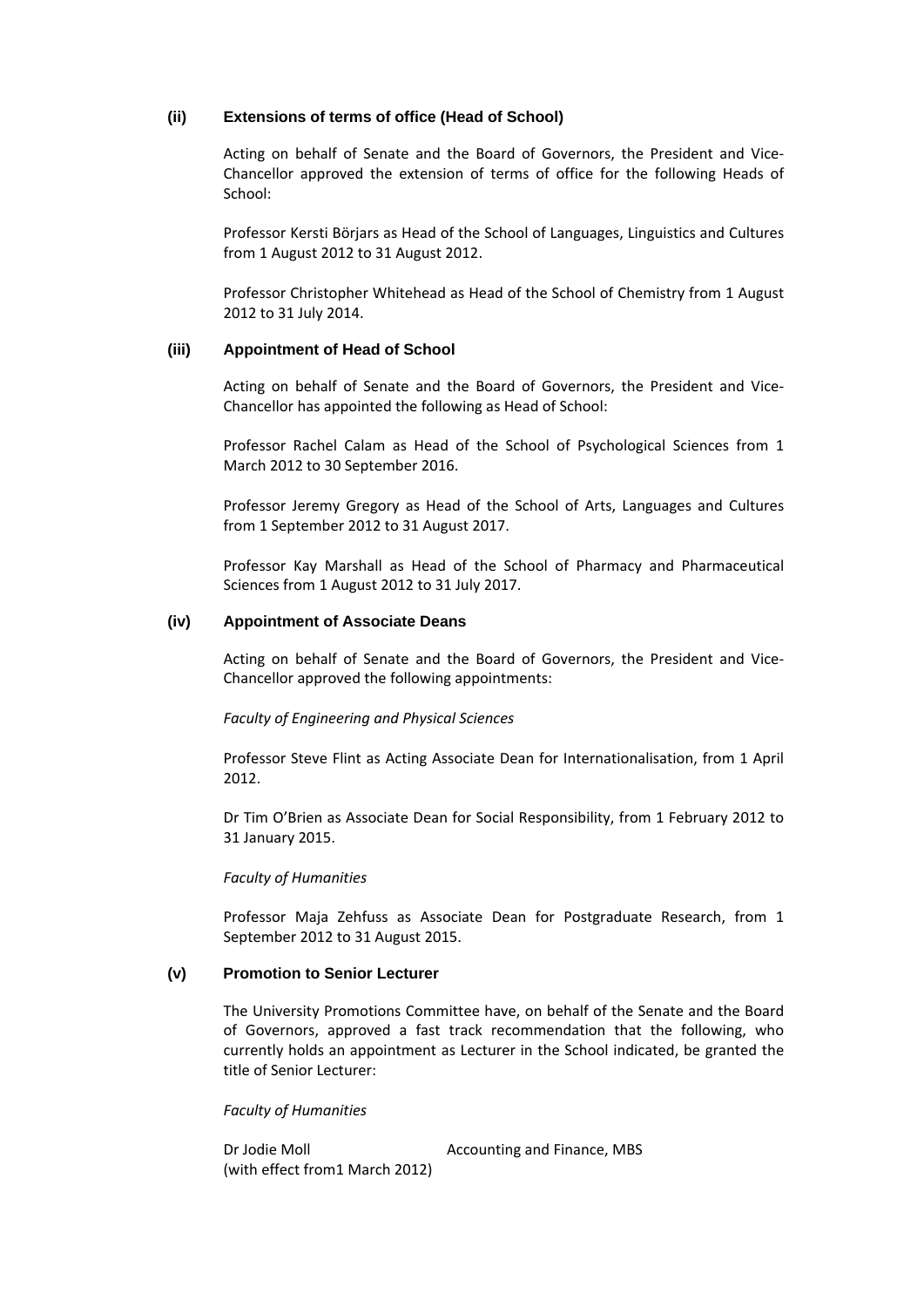## **(vi) Promotion to Reader**

The University Promotions Committee have, on behalf of the Senate and the Board of Governors, approved a fast track recommendation that the following, who currently holds an appointment as Senior Lecturer in the School indicated, be granted the title of Reader:

*Faculty of Humanities*

Dr John McAuliffe **McAuliffe Arts. Histories and Cultures** (with effect from 1 April 2012)

## **(vii) Promotion to Chair**

The University Promotions Committee have, on behalf of the Senate and the Board of Governors, approved a fast track recommendation that the following, who currently holds an appointment as Senior Lecturer in the School indicated, be granted the title of Chair:

*Faculty of Humanities*

Dr Francesca Gains Social Sciences (with effect from 1 April 2012)

## **(viii) Promotion to Professorial Research Fellow**

The University Promotions Committee have, on behalf of the Senate and the Board of Governors, approved a fast track recommendation that the following, who currently holds an appointment as Senior Research Fellow in the School indicated, be granted the title of Professorial Research Fellow:

*Faculty of Engineering and Physical Sciences*

Dr Christian Schwanenberger Physics & Astronomy (with effect from 1 April 2012)

# **(ix) University Medal of Honour**

Acting on behalf of the Board of Governors, and on the recommendation of the University's Awards and Honours Group the President and Vice‐Chancellor approved the following nominations for the University Medal of Honour:

Professor Margot Brazier Tristan Burke Paul Joyce Luke Kelly Michael McKenna Stephen Pearson

### **(x) University Nominated Director for UMSS Ltd.**

Acting on behalf of the Board of Governors, the President and Vice‐Chancellor approved the appointment of:

Mrs Jane Shelton as University Nominated Director of UMSS Ltd with effect from 1 August 2012 for a further three year term.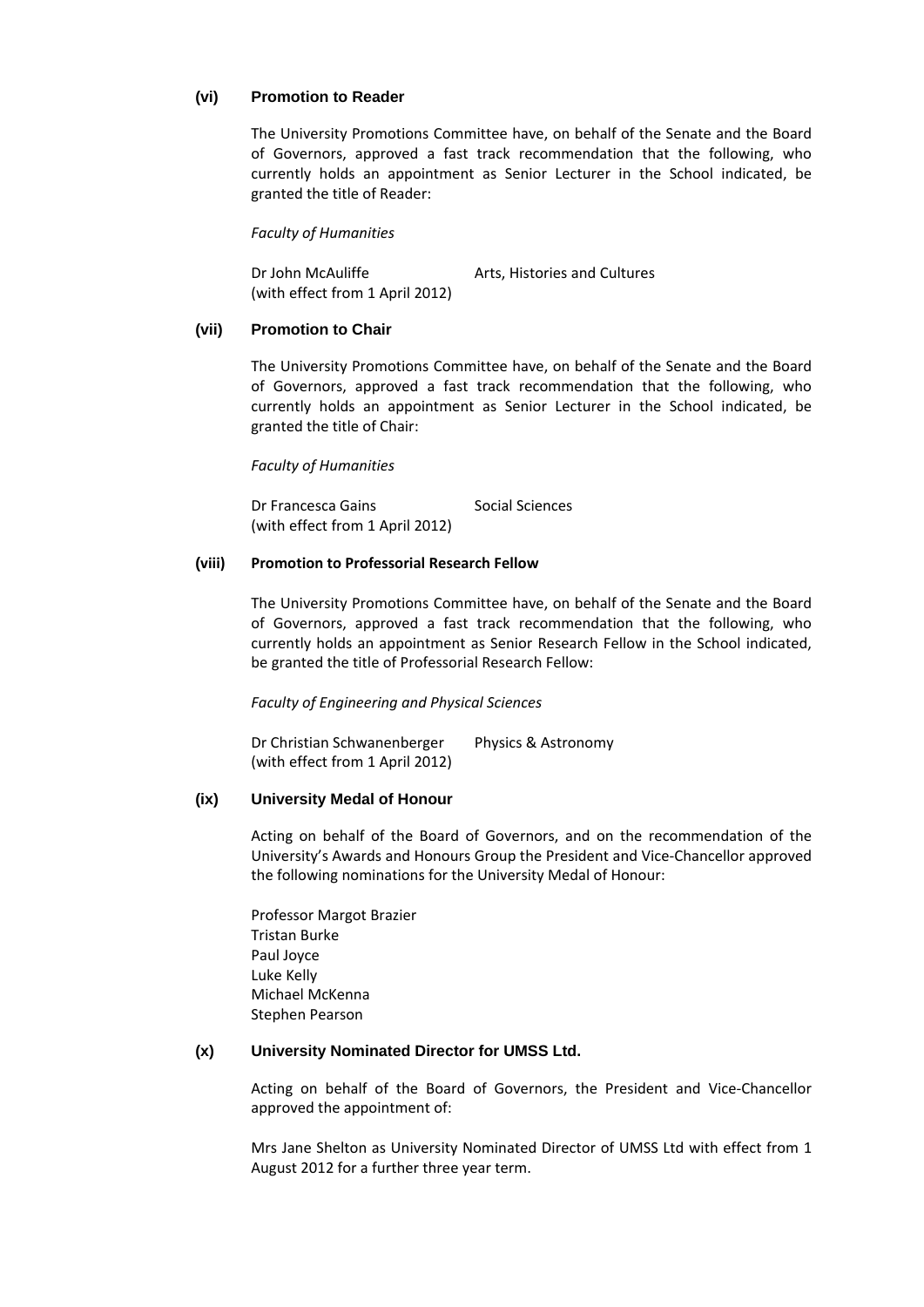# **(xi) Composition of Appeal Panels**

Acting on behalf of the Board of Governors, the President and Vice‐Chancellor approved the composition of the following panels:

*Appeal against the termination of fixed term contract:*

Ms Helen Barton Mr Peter Gibbs

*Appeal against dismissal:*

Professor Helen Gleeson Mrs Amanda Saha

*Appeal against disciplinary sanction:*

Mr Ken Wood Ms Diana Hampson

*Appeal against a breach of University financial regulations & procedures:*

Dr Jacqueline Platt Professor Christopher Whitehead

## **(xii) Seal Orders**

Pursuant to General Regulation VII.4, the Common Seal of the University has been affixed to instruments recorded in entries no 1138 – 1163 in Seal Register 3)

#### **8. Board committee reports**

### **(1) Finance Committee, 23 April**

**Received:** The summary report and minutes from the meeting held on 23 April 2012, including changes to the Financial Procedures, and a request for the Board to approve the Gift Acceptance Policy.

- (i) That the Finance Committee received an update on the capital programme and noted the progress that had been made and that there were no financial risks associated with these projects at this time.
- (ii) That the Finance Committee confirmed their agreement to a process whereby they would be provided with updates on issues of most significance. The process will only be invoked on an occasional basis.
- (iii) That it was reported that the transaction whereby Bruntwood had become the major shareholder in MSP in order to achieve the redevelopment of the MSP main site. The University was now a 20% shareholder in MSP (reduced from 27%). A comprehensive list of "reserved matters" had been agreed which required approval from 75% of the shareholders, and this will protect the interests of the minority shareholders. Professor Rod Coombs was continuing as the University's representative on the MSP Board.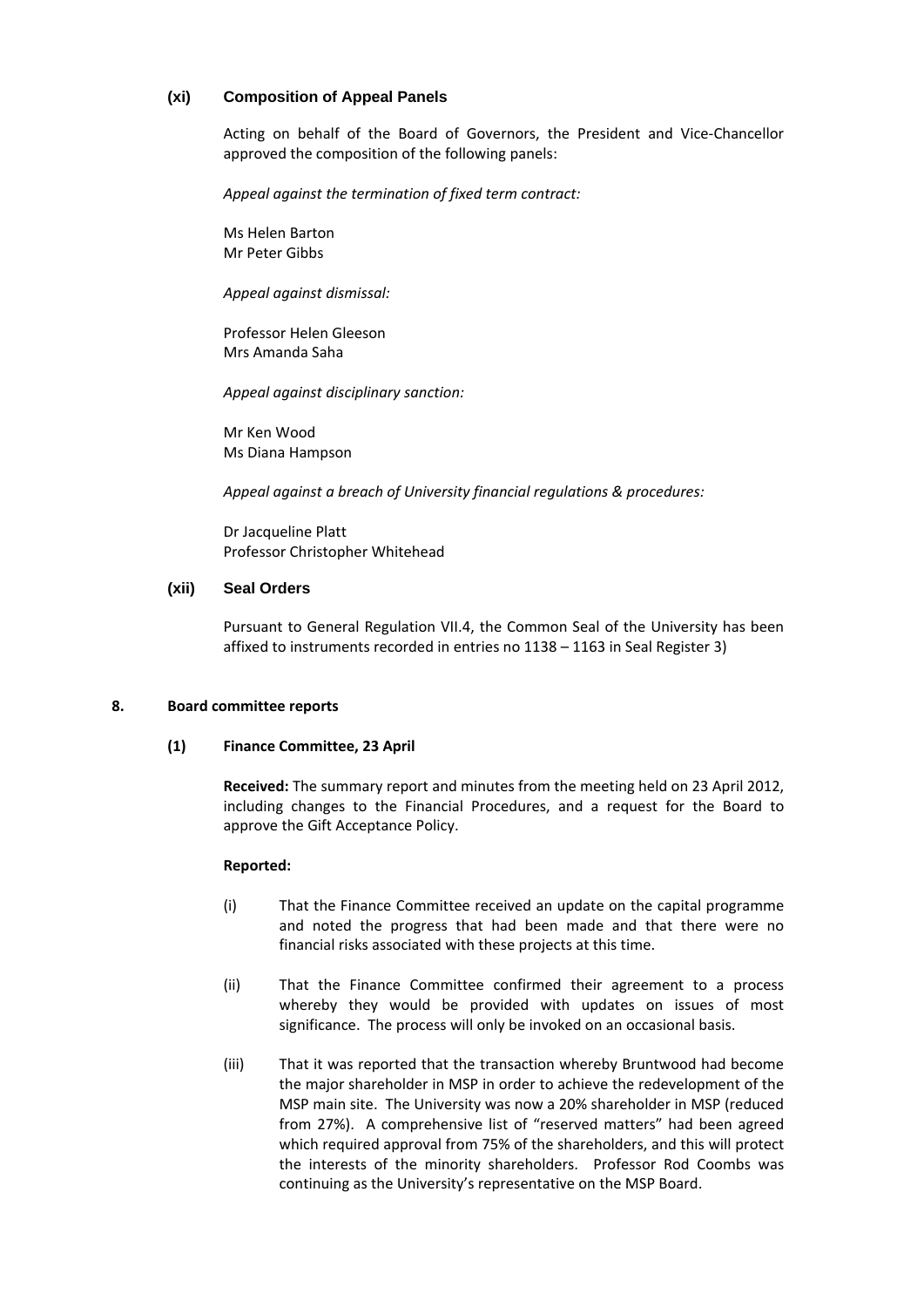- (iv) That in order to achieve the necessary deadlines, the Chair of Finance Committee had taken Chair's Action to approve the transaction (on the recommendation of the PRC Finance Sub Committee).
- (v) That the Finance Committee approved changes to the Financial Procedures in relation to the new Gifts Acceptance Policy and the introduction of electronic expense claim forms. These amendments did not require changes to the Financial Regulations.
- (vi) That the new Gifts Acceptance Policy was approved. It was noted that a new Gifts Oversight Group had been established to ensure information was provided to a wide group of people in advance of the acceptance of any gift and the policy was in line with national recommendations.
- (vii) That there had been a meeting of SUSC on 23 April 2012 and the Chair provided an oral update on the main items of business considered at the meeting.
- (ix) That the Finance Committee received the benchmarking analysis of the published financial results of a number of universities. Further work will be undertaken to identify a small number of key ratios which will provide the most useful information for management.
- (x) That the Finance Committee noted the management accounts for February 2012 at the meeting, and forwarded them to the Board of Governors.

**Resolved:** To approve the Gifts Acceptance Policy.

## **(2) Audit Committee, 1 May**

**Received:** A summary report and minutes of the meeting held on 1 May 2012, including the Committee's consideration of the University level risk map and accompanying risk register, and of the draft risk map currently in development (included as an appendix to the summary report and minutes).

- (i) That the Committee considered the review of the capitalisation threshold undertaken by the Director of Finance, and was satisfied with its conclusions to leave the current level unchanged.
- (ii) That the Committee received an update on the ongoing Data Protection work underway within the University.
- (iii) That the Committee received three reports from Uniac; the Accommodation Code of Practice (covering UoM Halls of Residence and those provided by private organizations), and on Employment Status Controls. Dr Tim Westlake, Director for the Student Experience attended for consideration of the reports on UKBA Compliance and on the Accommodation Code of Practice. In respect of the UKBA audit, though Uniac had concluded that there were significant opportunities to improve the efficiency / economy of the system of internal control and that there were significant weaknesses in the effectiveness of the system of internal control in their audit, they had been impressed with the speed and thoroughness of the responses received to date. The assurances received the University's Residential Services has received, in the past, from Opal Properties had not been sufficient for them to have full confidence in Opal's compliance with the Code. As well as continuing to liaise with them, the Director of Residential Services also asked Uniac to focus on their operations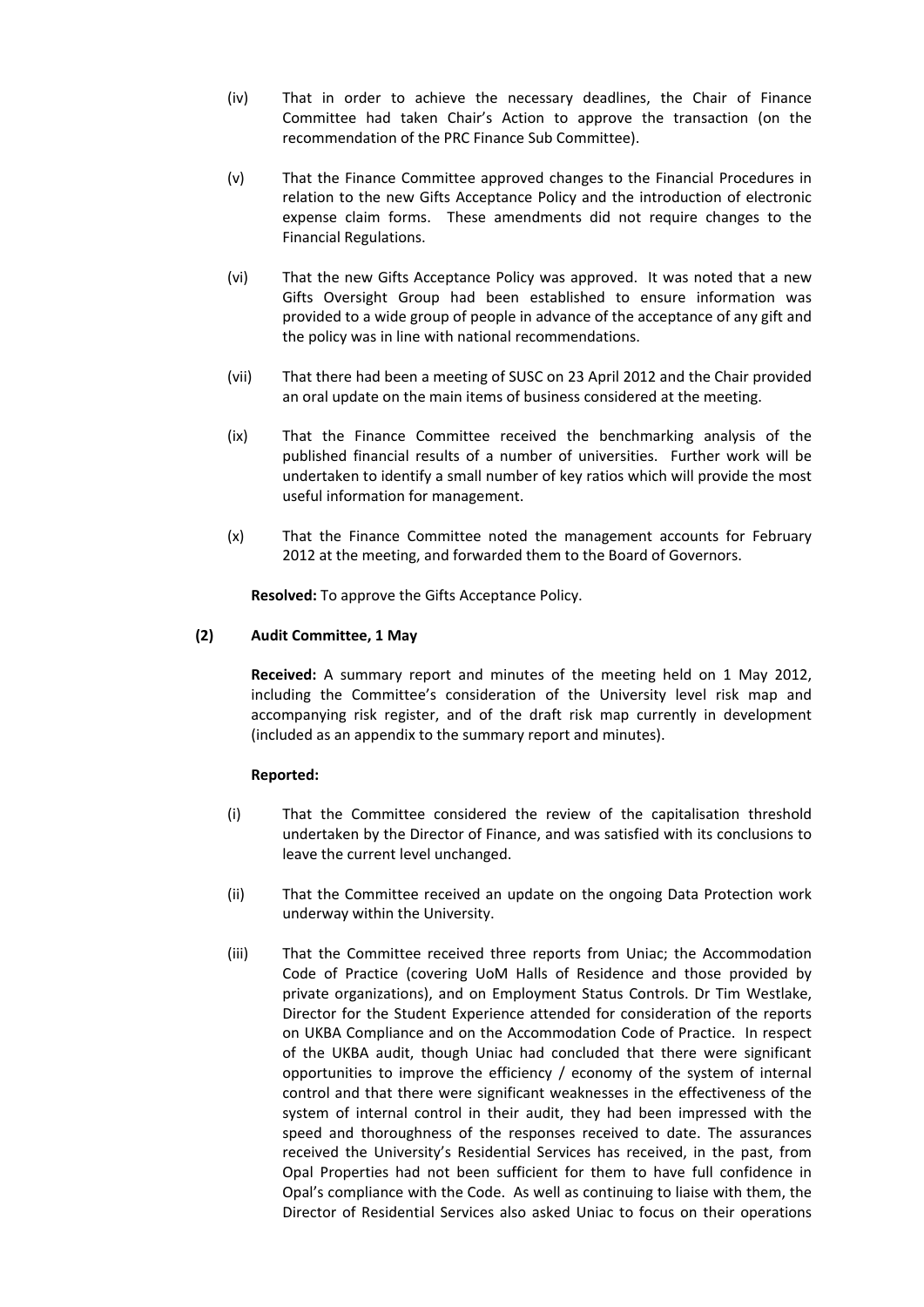this year. Uniac subsequently found twelve breaches of the Code of Practice during their testing. All breaches were relevant to the risk that non‐compliance with the Code may result in harm to residents, legal action and/or reputational risk, and two were deemed significant. The University's Residential Services staff will undertake spot checks on the agreed action and include the Halls within their own audit over this summer. Uniac would meet with the Director of Residential Services in June to confirm that appropriate progress had been made and, in addition to the above, undertake a post audit review.

- (iv) That the Committee considered a report from Deloitte LLP, the external auditors, on the planning undertaken for the audit of the financial statements for the year end 31 July 2012.
- (v) That the Committee received a report from Dr David Barker on the preparation of University risk registers and the risk map. The Committee agreed that the Chair of the Committee would meet with the Head of Compliance and Richard Young, of Uniac, to discuss the operation of the risk management framework, to consider how the issue of dynamism within the registers might be addressed, and to consider the appropriate reporting of these issues to the Audit Committee and the Board of Governors. In addition, it agreed that the draft risk map for 2012, and the institutional register and map for 2011, would be presented to the Board as an appendix to the minutes of the Committee.
- (vi) That the Committee considered the final version of the return that had been signed‐off by the Financial Sustainability Strategy Board, at the end of January 2012, to allow submission to HEFCE in line with their reporting deadline.

# **(3) Remuneration Committee, 23 April**

**Received:** A summary report and minutes from the meeting of the Committee held on 23 April 2012.

- (i) That the Director of Human Resources reported that HAY had now been appointed to undertake the evaluation of the Grade 9 non professorial roles. The results would be discussed by the Senior Salaries Review Group ahead of their meeting to forward recommendations to the Remuneration Committee for final approval later in the calendar year.
- (ii) That the Director of Human Resources presented the Remuneration Committee members with the details of the current salary levels of the Vice‐Presidents and Deans; the Policy Vice‐Presidents; the Registrar, Secretary and Chief Operating Officer and the President and Vice-Chancellor.
- (iii) That the remuneration of the President and Vice‐Chancellor was discussed. The Committee noted that the President and Vice‐Chancellor would not be seeking a salary increase. In considering this, the Remuneration Committee recognised and respected the President's wishes for a nil salary increase and this was agreed. However it was agreed, in view of her strength in leadership and the successes that she had overseen, that the Remuneration Committee would keep this under review.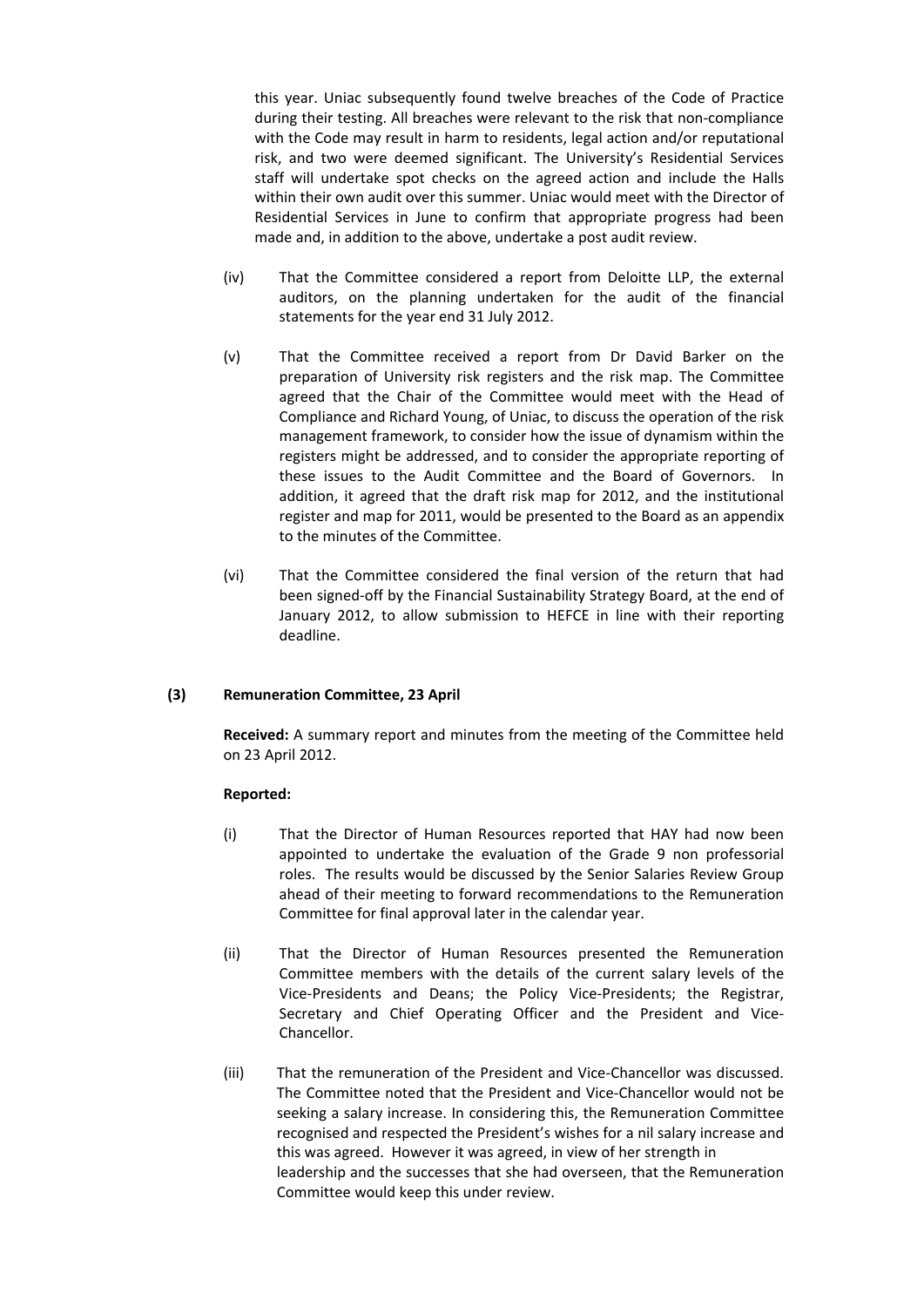**Resolved:** Following a detailed discussion on the proposals, the Remuneration Committee supported the proposed salary increases for the Deputy President and Deputy Vice‐Chancellor, the Vice‐Presidents and Deans (with the exception of the Vice‐President and Dean for the Faculty of Engineering & Physical Sciences), the Policy Vice‐Presidents and the Registrar, Secretary and Chief Operating Officer, to be set at the level of the national pay award, once determined. It was also agreed the increase would be backdated to the 1 April 2012. The Remuneration Committee also agreed in principle to a modest bonus payment to the Vice-President and Dean for the Faculty of EPS, reflecting the current economic climate and in recognition of performance.

## **9. Students' Union and University Relations Committee (UURC)**

**Received:** A summary report and minutes from the meeting held on 22 February 2012.

**Reported:** That the Committee discussed the development of the Union's longer term strategy and its link to determination of the block grant, the Union's three-year "Fix-it" plan, and the Building Trust. The annual report of the Union would be presented to the Board of Governors at the meeting on 11 July 2012.

## **10. Report from the Senate**

**Received:** A report on the business initiated at the meeting of Senate held on 2 May 2012.

### **Reported:**

- (i) That the President and Vice‐Chancellor reported on the development of the University's Strategic Plan, the outcomes of the 'Investing in Success' scheme, and on the close monitoring of student numbers for 2012.
- (ii) That Senate approved revised undergraduate and postgraduate taught degree regulations, a Policy on Timetabling Teaching Activities, and the University's first Student Charter. The Charter has been developed as a partnership between the University and the Students Union; it provides an overview of the Manchester experience and sets out how staff and students will work together to provide a superb higher education and learning experience.
- (iii) That the Vice‐President (Research and Innovation) reported on the outcome of the REF Preparation Exercise.
- (iv) That Senate approved a Policy on Research Data Management (q.v. *agendum* 5 (3)) and the naming of the School of Arts, Languages and Cultures.
- (v) That the revised Policy on Gifts and Donations was noted and the annual report of appeals, complaints and student discipline cases for 2010‐11 was considered.

### **11. Report from the Planning and Resources Committee**

**Received:** A summary of matters discussed at the meetings of the Committee held in 6 March, and on 3 April.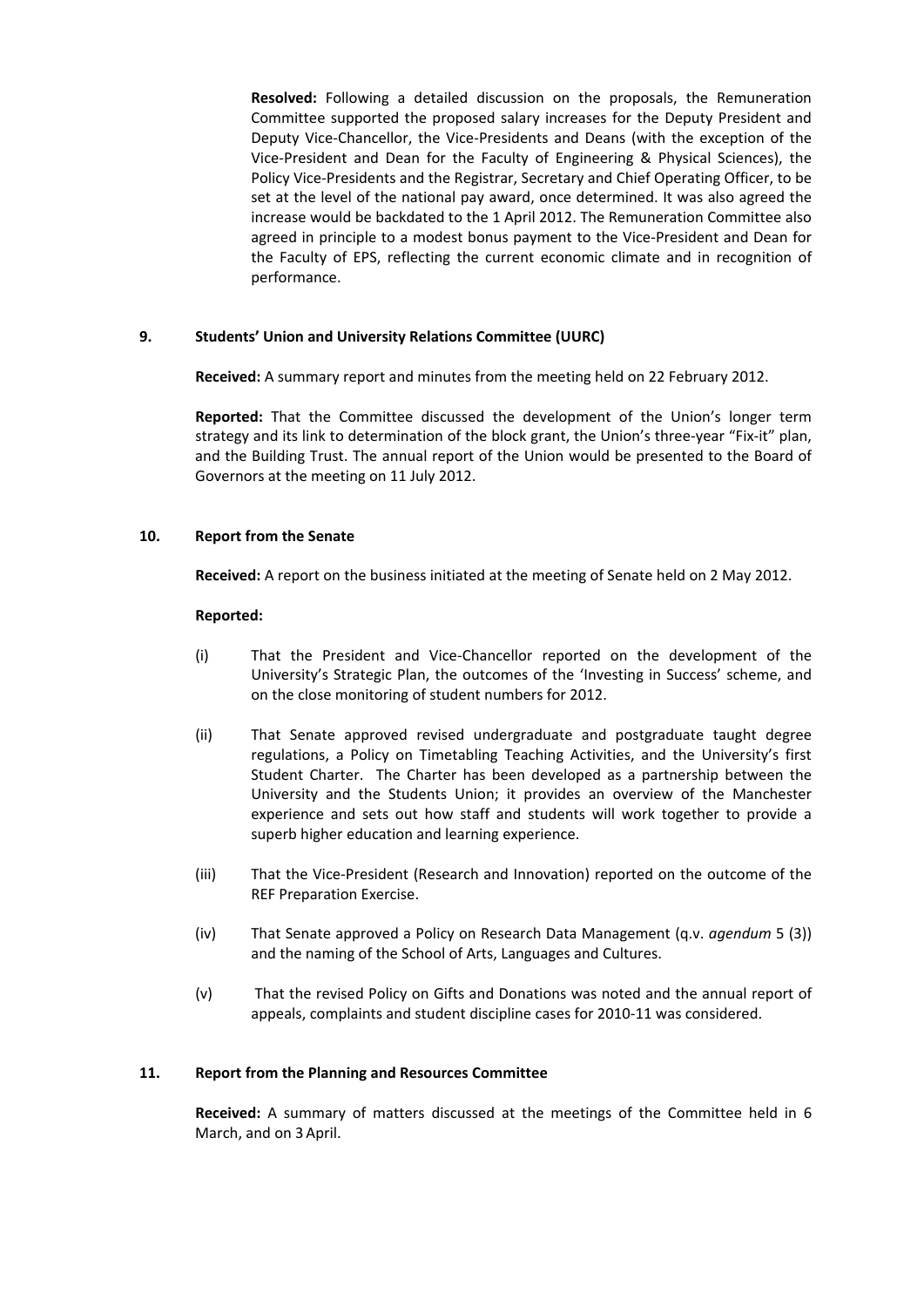- (i) That at the meeting on 6 March, PRC considered the summary reports of management accounts for the months of November and December 2011. At the time of consideration, the Committee noted the anticipated surplus of between £30m and 35m.
- (ii) That the Committee considered the TRAC return for 2010‐2011 and noted that the costs that were attributed to research in the TRAC return were used to derive the fEC overhead recovery rates. The rates were inflated for two years and would be used in grant applications from 1 February 2012.
- (iii) That at the meeting on 3 April, the Committee considered a Block Grant Support Paper, prepared by the General Secretary on behalf of the University of Manchester Students Union, asking PRC to consider increasing the recurrent investment in the Students' Union. The Committee agreed that a financial proposal should be developed as an interim settlement to feed into the 2012‐13 budget process for general university overheads and that the Students' Union should develop a longer term five year Strategic Plan from 2013‐14.
- (iv) That the meeting on 6 March also considered the letter from the Secretary of State for Business, Innovation and Skills to the Chair of the HEFCE Board, providing details of state funding for Higher Education in 2012‐13.
- (v) That at the meeting on 3 April, the Committee considered the HEFCE Grant Letter for 2012-13. The Committee noted that the University's provisional HEFCE recurrent grant for 2012‐13 would be £157.5m, a decrease in cash terms of £18m or ‐10% when compared with the 2011-12 allocation. This was a smaller reduction than the 19% for the sector as a whole. The key points were:
	- an overall reduction in T funding of 21%, largely as a result of the changes to Undergraduate fees and HEFCE's interim teaching funding methodology, compared to a sector reduction of 26%
	- mainstream funding for old‐regime students was £61.5m; funding for high cost new‐regime students was only £4.3m
	- stringent controls to prevent over‐recruitment
	- the move from a relatively stable teaching funding system with tolerance zones to a system of funding based on actual numbers, with consequent adjustments to grant during the year
	- allocations were provisional as the Department for Business Innovation and Skills (BIS) had only provided indicative teaching and special funding figures for the 2013‐14 financial year, which had a four month overlap with the 2012‐13 academic year. If BIS funding to HEFCE was different from the indicative figures, then HEFCE reserved the right to review 2012‐13 allocations
	- an increase in recurrent research funding of 2% compared with an unchanged sector allocation
	- the removal of funding for 2\* rated Units of Assessment, which had resulted in a decrease in mainstream QR funding of 2%, less than the sector average of 3%, due to the proportions of 3\* and 4\* activity
	- the University's proportion of the total Charity Support Fund had remained constant while the share of the Business Research element had increased substantially
	- in addition to increasing the sector Research Degree Programme (RDP) supervision funding by £35m, changes to the methodology to take into account the relative proportions of 4\* and 3\* activity had benefited the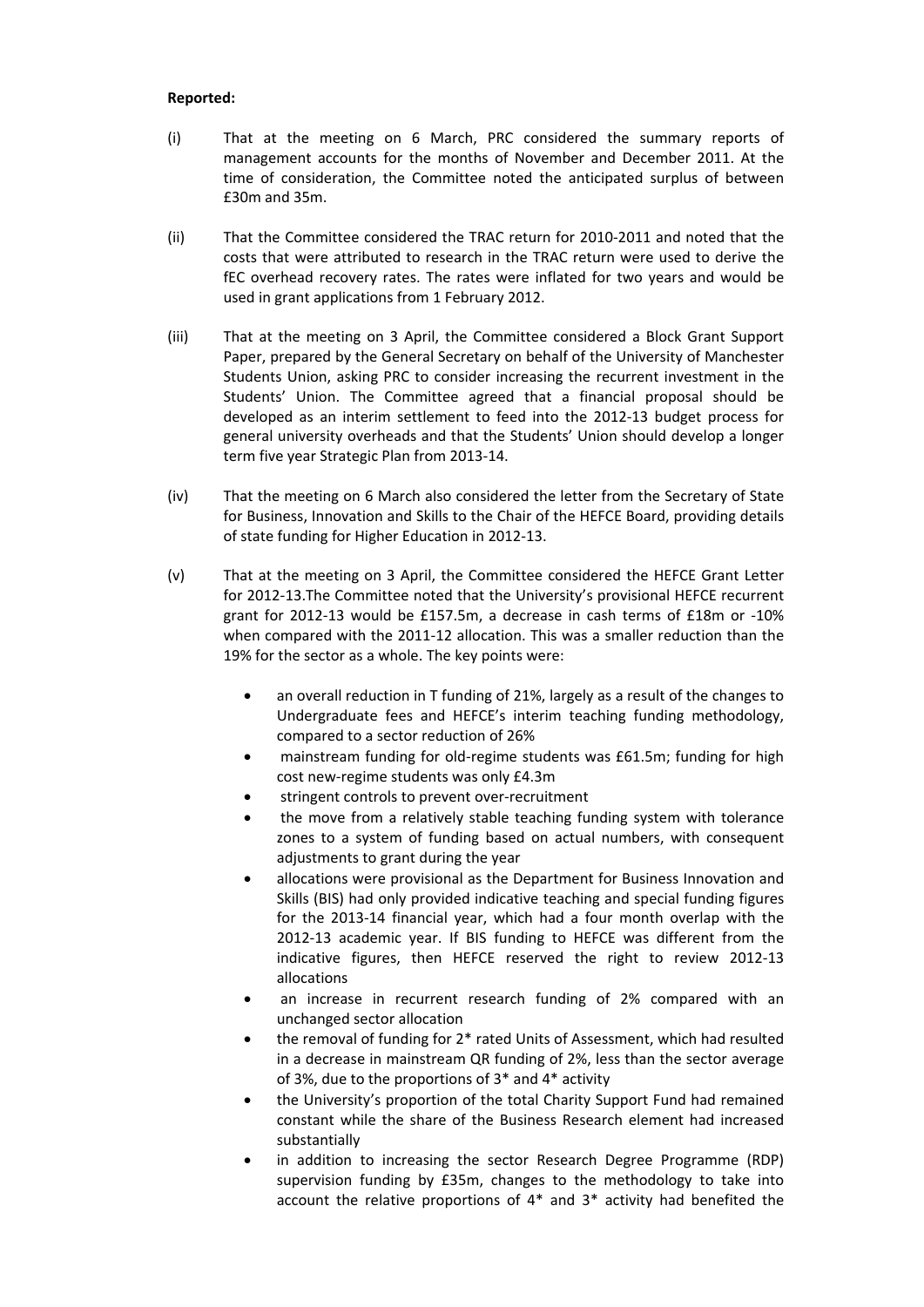University with a larger increase (24%) than the sector increase in funding (17%), although increases in unit funding had been capped at 130% of the 2011‐12 funding levels.

Discussions were ongoing in the sector about the level of funding received from government sources: if this was less than 50% it would impact on the burden of procurement requirements.

- (vi) That at the meeting on 6 March, the Committee received an update on Project Diamond. The exercise was progressing well. No negative feedback had been received to date and the estate needs were progressing as quickly as practical. At the same meeting, it was reported that a meeting had been held with the UMSS Trustees on 24 January 2012 regarding the ongoing consultation in respect of pension changes. The proposals were unanimously accepted, including a proposal to phase in the employee increase, and a process was underway.
- (vii) That the Committee considered a report on the Mid‐term Review of the IS Strategic Plan (2010-13) and noted that there had been good progress against the plan. They also noted that the plan was fundamentally robust for the rest of the planning period.
- (viii) That at the meeting on the 6 March the Committee received an update on the Stock‐ take Report, in preparation for the Faculties and Schools Conference, and received the schedule of APR meetings for autumn/winter 2012.
- (ix) That the Committee considered a summary of the provisional student number control (SNC) limit published by HEFCE on 20 January 2012, prepared by the Planning Support Office. The University's SNC represented the maximum number of new full-time HEFCE fundable undergraduate students (excluding medical and dental students) commencing study in the academic year 2012‐13 who do not have AAB+ qualifications that the University might recruit without penalty. The University's provisional SNC figure for 2012‐13 was 2,870.
- (x) That the Committee received a report from the Capital Planning Sub‐Committee on 6 March. Among other items, the Committee noted that the University of Manchester had been confirmed as the single supplier invited to submit a proposal for funding a new £45 million national institute of graphene research and commercialisation activities, £38 million of which would be provided by the UK Government through the Engineering and Physical Sciences Research Council (EPSRC).
- (xi) That at the meeting on 6 March, the Committee considered the Risk Registers for the four Faculties and the Professional Support Services. A paper identifying the top five risks and some common risks in these areas was tabled. The Committee agreed that (i) Risk register holders should review the comparison of risks to determine if the outliers were such for reasonable cause or because different standards of assessment had been employed, in order to understand the rationale behind the score and whether there was a need for moderation (ii) Risk registers should be used actively in the management of the Faculty and PSS and be interrogated and scrutinized, and the process for reviewing the University's risk register should follow the same procedure as last year.
- (xii) That at the meeting on the 3 April, the Committee considered and approved the Draft Research Data Management Policy, prepared by Professor Chris Taylor, Associate Vice‐President Research (forwarded to the Board of Governors).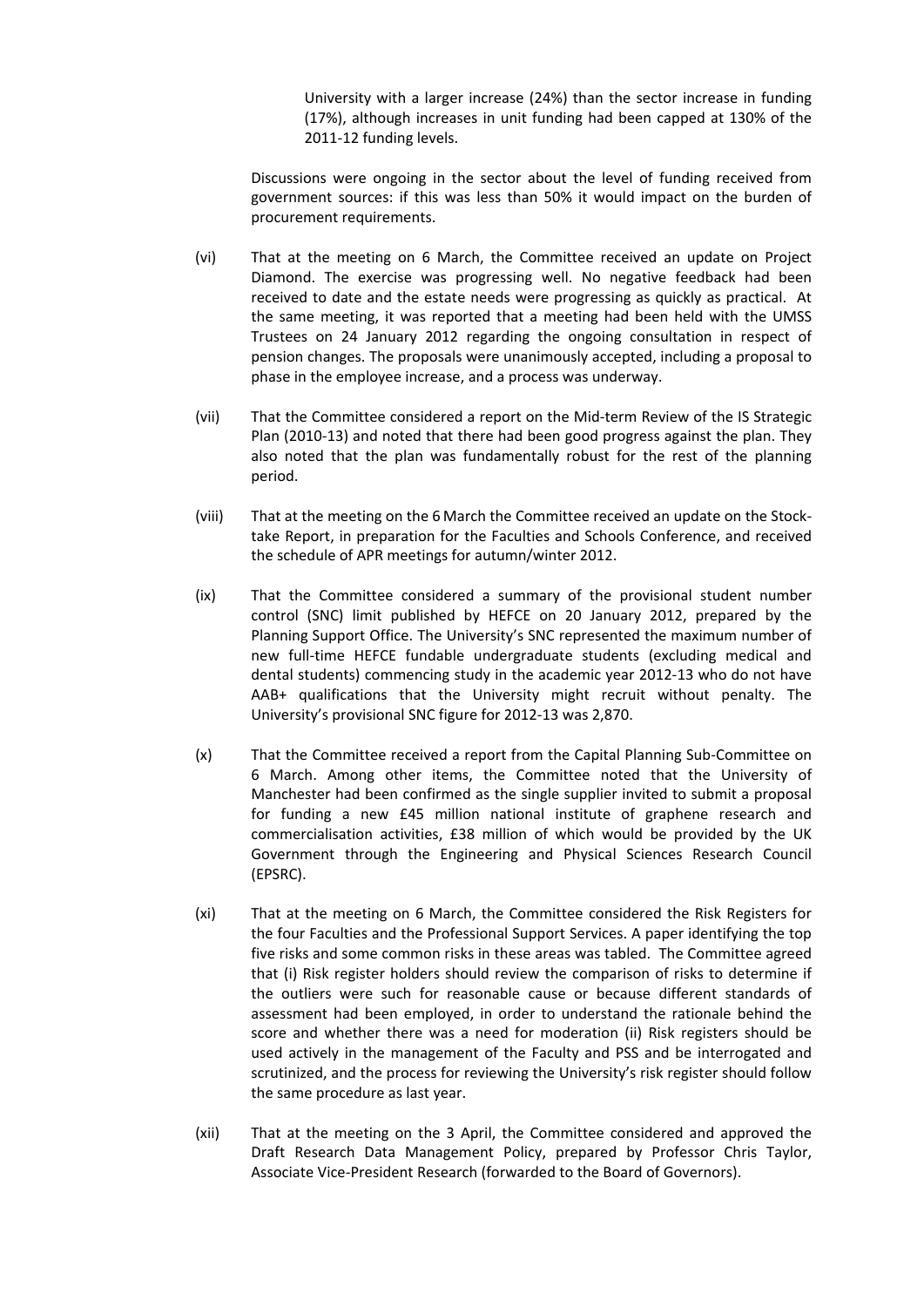- (xiii) That the meeting on 6 March considered a paper prepared by the Director of University–wide Language Programmes in the University Language Centre (ULC). PRC approved the sum of £338,706, in respect of the provision of support services for international students other than pre-session and bespoke course. At the meeting on the  $6<sup>th</sup>$  March, the Committee approved the revised Gift Acceptances Policy and Processes, for onward transmission to Finance Committee and the Board of Governors.
- (xiv) That at the meeting on the 3 April, the Committee considered a report on the outcome of the Student Barometer Autumn wave 2011. The Committee noted the results gave a more positive message than the NSS. One contributory factor could be that the NSS scored on a 5 point scale, whereas the Barometer scored on a 4 point scale. In the last NSS, some 9% respondents scored the University 3, i.e. neither satisfied nor dissatisfied. All Schools had been given access to an interactive reporting interface to enable them to explore thoroughly the data that related specifically to the academic elements of the student experience. The Students' Union had also been given full access to the results.

## **12. Any other business**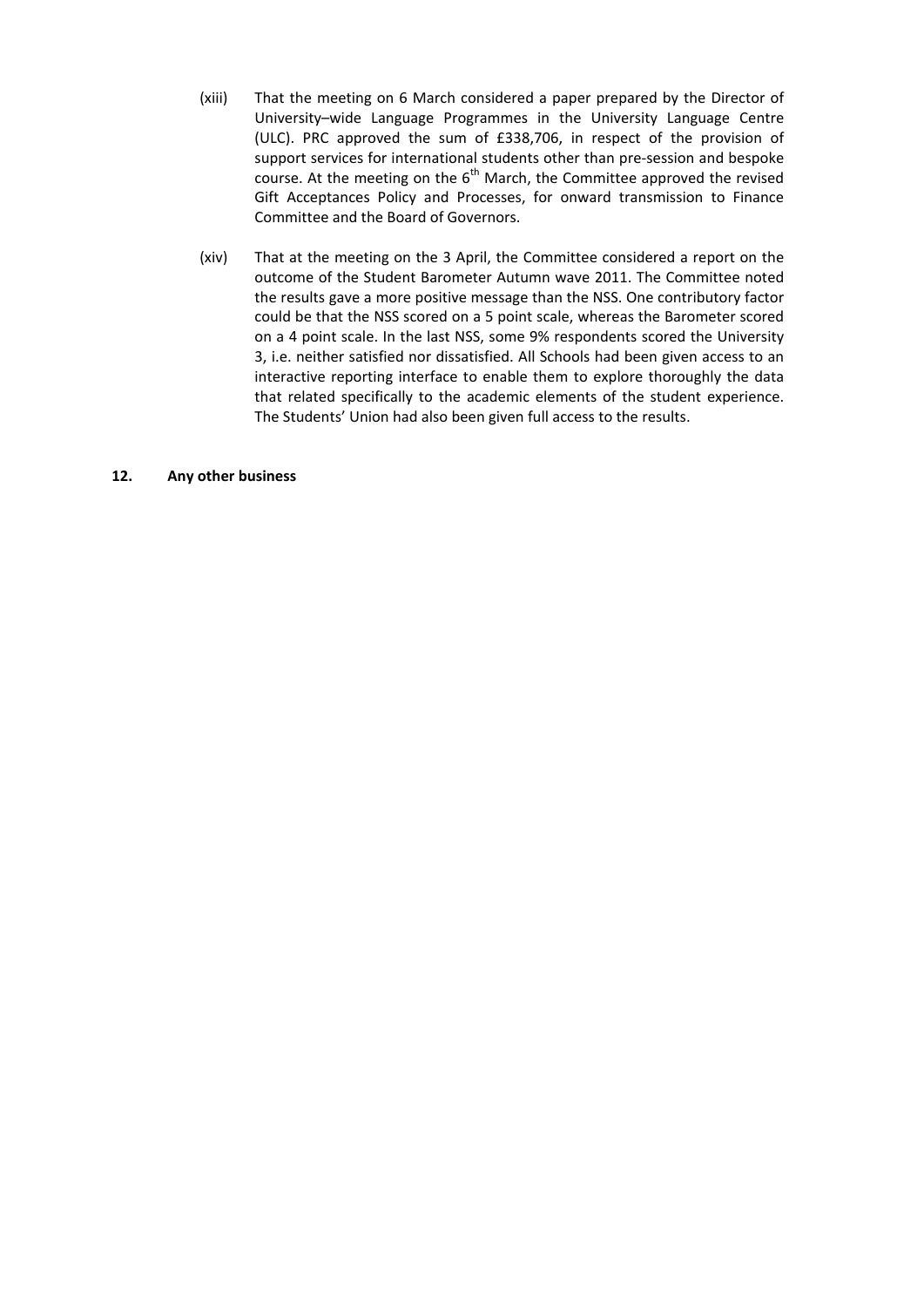#### **(a) Re‐appointment to the Board of Governors in Category 2**

#### **Mrs Brenda SMITH**

Brenda Smith is a media business executive, financially qualified and with extensive experience at executive board level within a FTSE 100 company. Previous experience includes the position of Deputy Chairman and Managing Director of Granada Television Ltd. She also served as a board member of the NWDA, and was a member of the North West Economic Forecasting Panel and Chairman of the North West Marketing Forum. She established her own business, Smithbiz Associates in 2007. SmithBiz offers advisory services to private equity and corporate finance in the media and technology sectors, and includes property development and rental services business. Brenda is also a member of the advisory board specialising in creative industries and digital media to North West Business Finance, which is responsible for investing c £200m in the key business sectors in the North West. Brenda is non‐executive senior independent director of the Central Manchester University Hospitals Foundation Trust, and a member of its audit and remuneration committees. She has served as a member of the Board of Governors at the University since 2006, and as a member of the Finance Committee and the Subsidiary Undertakings Subcommittee since appointment.

#### **(b) New appointment to the Board of Governors in Category 2**

#### **Mr Michael CRICK**

Michael Crick is an English journalist, author and broadcaster. He was a founder member of Channel 4 News back in 1982, and later became the Channel 4 News Washington Correspondent. He joined the BBC in 1990, and worked on Panorama before joining Newsnight in 1992. He has won two Royal Television Society awards, one for his coverage of the 1988 US election, and another in 2002 for a Panorama special programme on the life of Jeffrey Archer. He started work on the BBC's Newsnight programme in 1992, acting as political editor from 2007 to his departure in 2011. Upon leaving the BBC, Crick returned to Channel 4 News as their chief political correspondent. Crick is the author of several books, including biographies of Arthur Scargill, Jeffrey Archer and Alex Ferguson - which were all bestsellers ‐ and of Michael Howard and Michael Heseltine.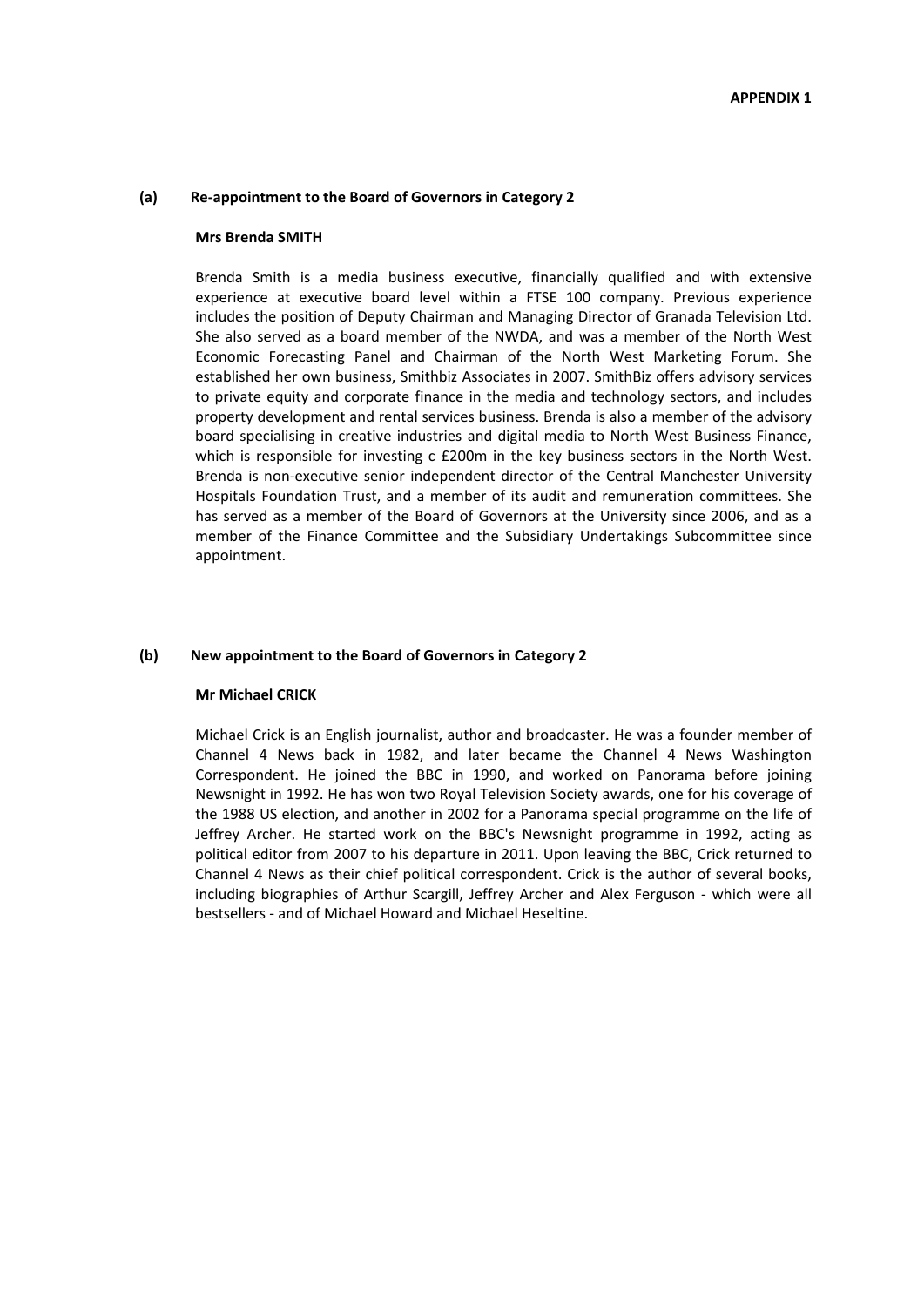#### **(a) Re‐appointments to the General Assembly in Category 9**

#### **Mr Anthony McDermott**

Currently a part‐time OFSTED Inspector, and was previously a teacher of Chemistry and Physics. He is experienced in the management of change and staff restructuring, as well as the recruitment, selection and retention of teaching staff.

#### **Mr Roger Milburn**

Currently a Director of Arup, is responsible for the Arup business in the Northwest of England and has provided engineering design input for several large masterplans. Projects under his control include urban regeneration schemes, railways, airports, highways, bridges, waterways, environmental and traffic studies. He also maintains strong links with the School of Engineering.

#### **Mr Philip Robson**

Former commercial Director at Nexia Solutions, formerly Director of NIS Holdings Ltd and a director on the boards of its five group companies, which work in the areas of nuclear power, food process, security(X‐Ray), nuclear waste and environmental clean‐up and general industrial automation. He is a Chartered Engineer with a background in the design and development of special purpose process plant and machinery. Former Deputy Chair of the Board of Governors and Chair of the Finance Committee at the University of Central Lancashire.

#### **Mr Michael Taylor**

Educated at Lancaster Royal Grammar School, Michael Taylor studied Sociology at the Victoria University of Manchester. He is the editorial director of Insider Media, a Manchester‐based business media and events company. He is a regular contributor to the BBC Radio Manchester business programme on business issues and is a public speaker/lecturer on financial and business issues. Prior to joining Insider Michael worked for various publishing businesses in London before returning to Manchester. He has advised the University careers service on a project concerning graduate retention and in 2011 agreed to join the board of the Alumni Association. He is active in various community groups in Marple, where he lives with his wife and their five sons.

#### **Mrs Janet Valentine**

Janet Valentine is a former member of support staff of the Victoria University and University of Manchester, having worked within the universities over a period of 24 years. During the final four years of her work she was seconded to the TUC working on a range of educational projects in workplaces. Since taking voluntary severance from the University in 2007, she has acquired a PGCE for the post‐compulsory sector from the University of Huddersfield and a Certificate in Teaching English to Speakers of Other Languages (TESOL) from Trinity College London, and has gained membership of the Institute for Learning (IfL), National Institute for Adult and Continuing Education (NIACE) and the Workers' Educational Association (WEA). She has taught on a range of public service and health service related programmes up to Foundation Degree level within two local colleges and has also taught ESOL to employees of two national public transport companies.